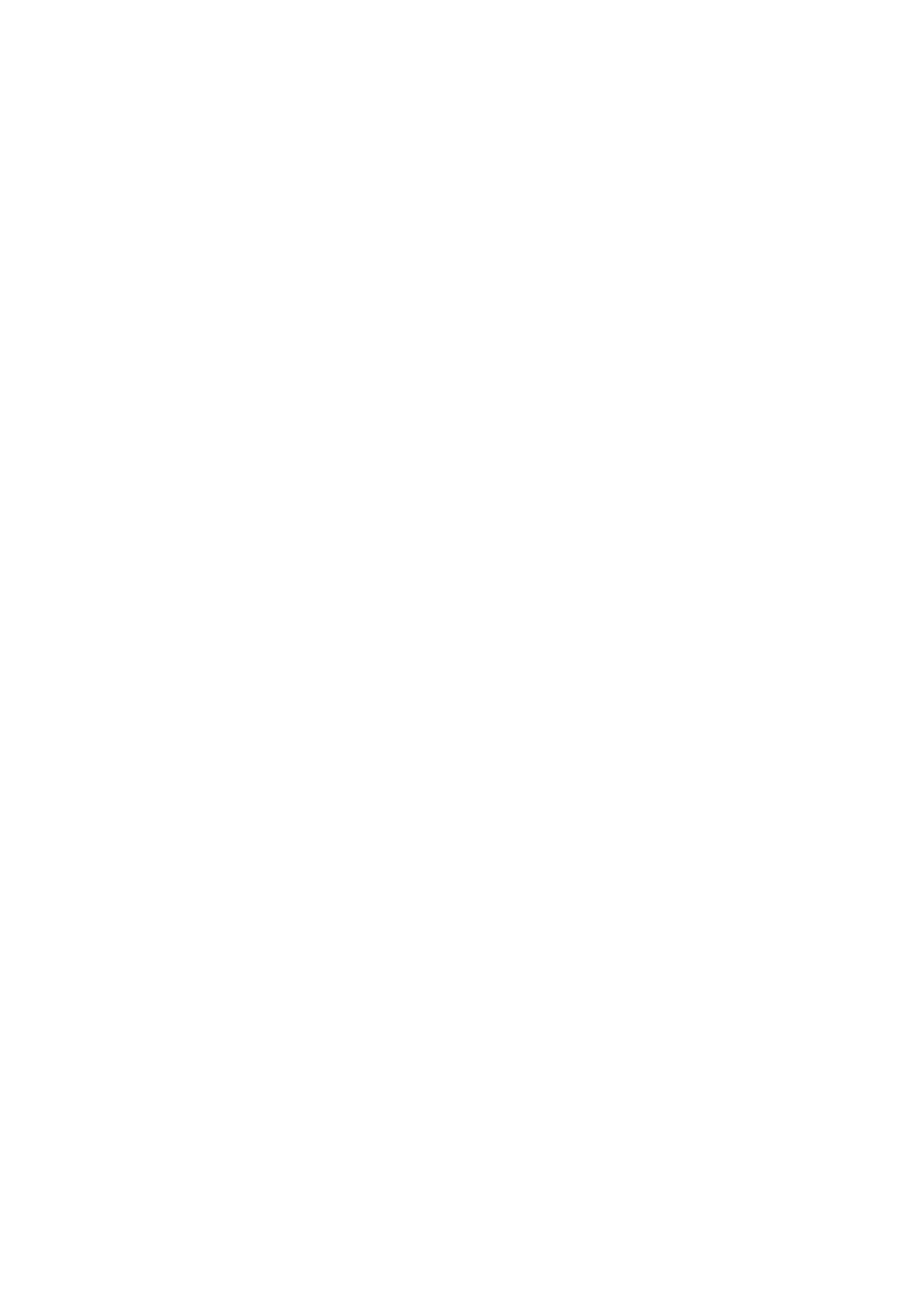# **TABLE OF CONTENTS**

| Decision No. 894 on the agenda and organizational modalities of the 2009 Annual                                                                                                      |  |
|--------------------------------------------------------------------------------------------------------------------------------------------------------------------------------------|--|
| Chairperson's perception on the outcome of the 2009 Annual Security Review                                                                                                           |  |
|                                                                                                                                                                                      |  |
| Working session I: The OSCE'S approach to and activities in the area of early warning,<br>conflict prevention and resolution, crisis management and post-conflict rehabilitation  22 |  |
| Working session II: Politico-military aspects of security: arms control arrangements                                                                                                 |  |
| Working session III: The OSCE's comprehensive and co-operative approach to                                                                                                           |  |
|                                                                                                                                                                                      |  |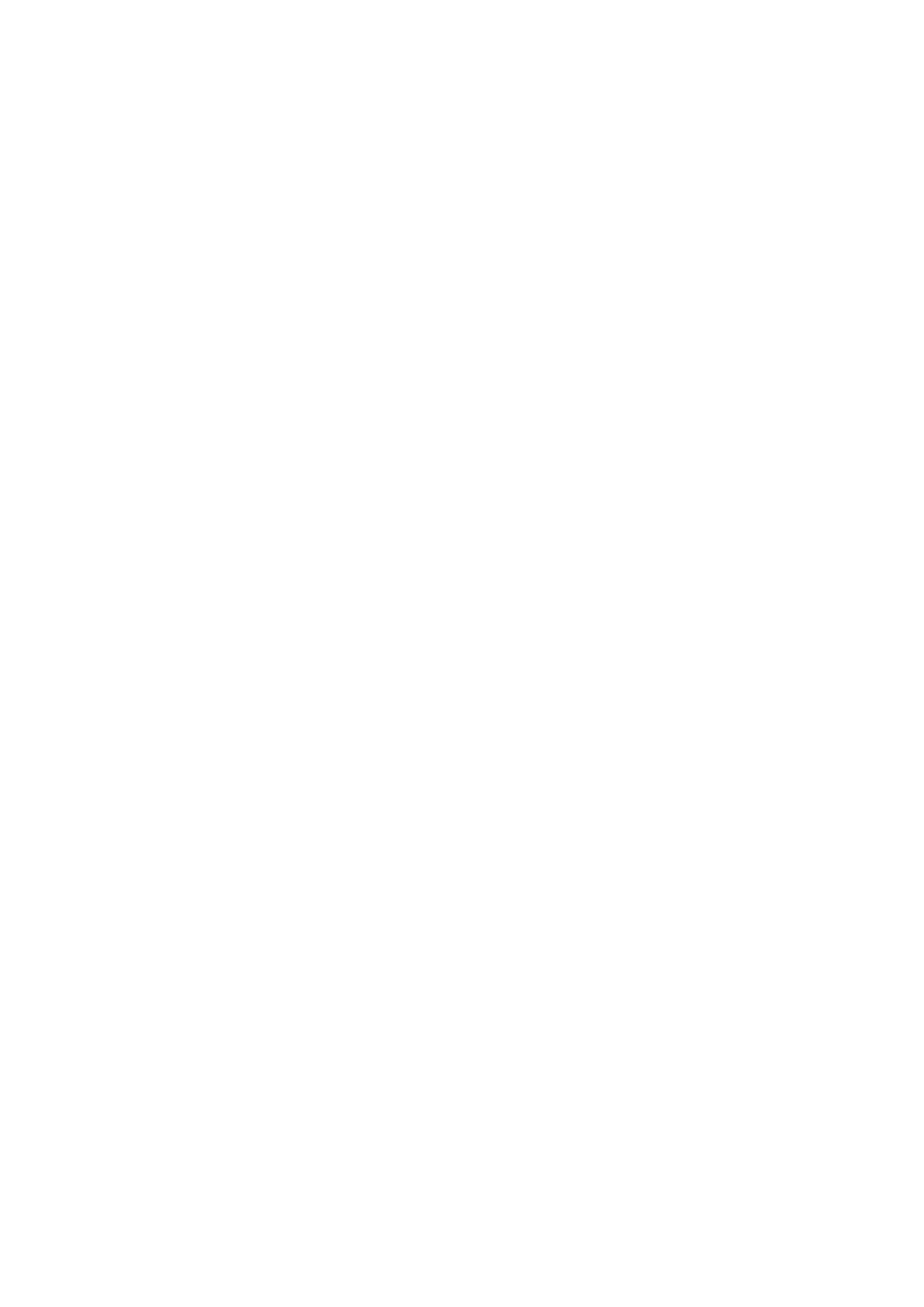

**Organization for Security and Co-operation in Europe** 5 March 2009 **Permanent Council**

PC.DEC/884

Original: ENGLISH

**752nd Plenary Meeting**  PC Journal No. 752, Agenda item 2

# **DECISION No. 884 DATES OF THE 2009 ANNUAL SECURITY REVIEW CONFERENCE**

The Permanent Council,

Taking into account the recommendation of the Forum for Security Co-operation,

 Decides that the 2009 Annual Security Review Conference will take place in Vienna on 23 and 24 June 2009.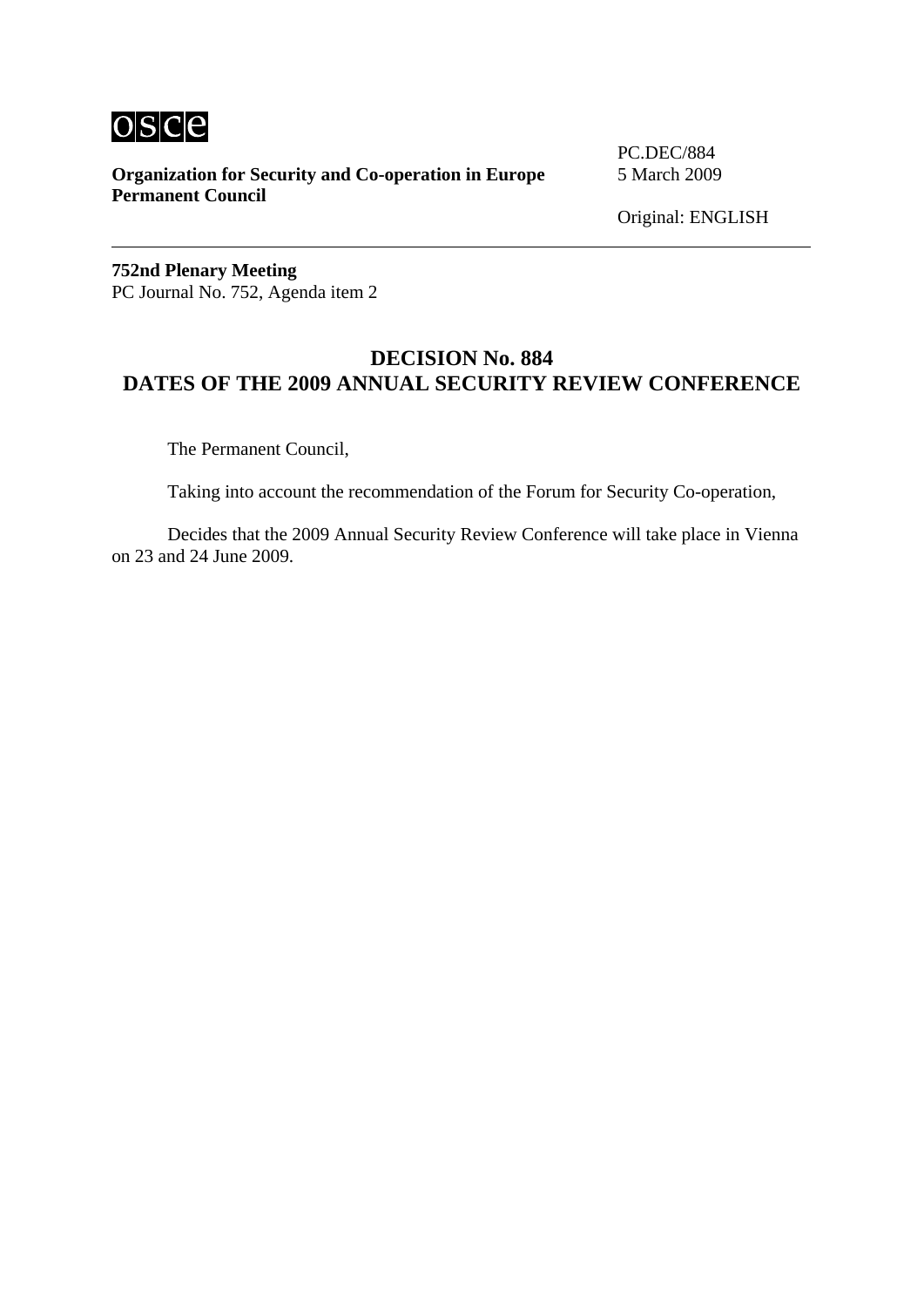PC.DEC/884 5 March 2009 Attachment

Original: ENGLISH

# **INTERPRETATIVE STATEMENT UNDER PARAGRAPH IV.1(A)6 OF THE RULES OF PROCEDURE OF THE ORGANIZATION FOR SECURITY AND CO-OPERATION IN EUROPE**

By the delegation of Turkey:

"Thank you, Madam Chairperson,

 Turkey would like to make the following interpretative statement under paragraph IV. 1(A)6 of the OSCE Rules of Procedure:

 Turkey has joined consensus on the decision concerning the dates of the 2009 Annual Security Review Conference on the expectation that if, among the participating States, an understanding emerges regarding the utility and necessity of convening the Conference at the Ministerial level, further consultations will be held in order to agree on suitable dates that would allow the participation of the largest number of Ministers in the Conference. The Minister of Foreign Affairs of Turkey may not be able to attend the Conference on the dates mentioned in the decision due to his programme.

 I would like to request that this interpretative statement be attached to the journal of the day.

Thank you, Madam Chairperson."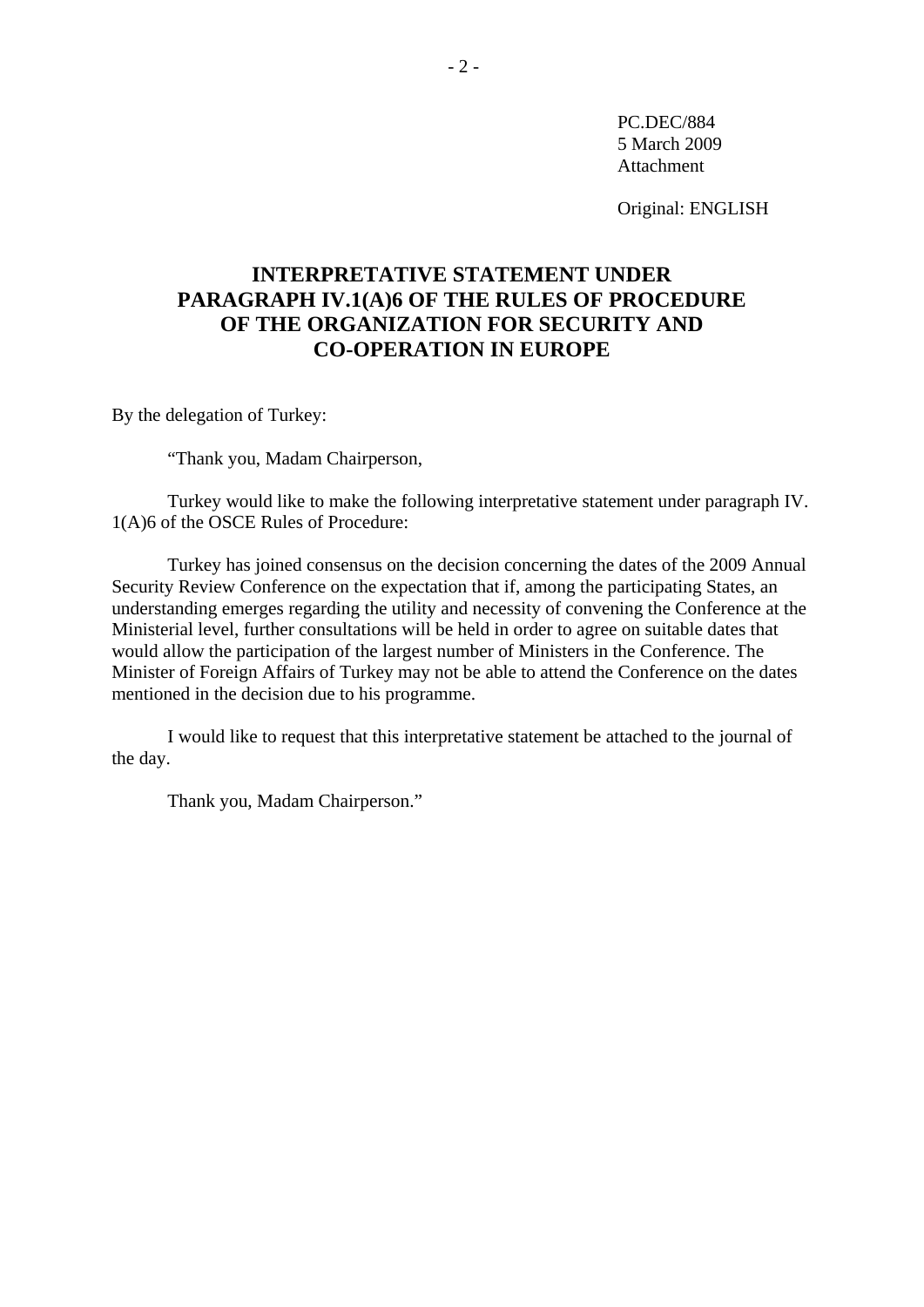

**Organization for Security and Co-operation in Europe** 7 May 2009 **Permanent Council** 

PC.DEC/894

**760th Plenary Meeting**  PC Journal No. 760, Agenda item 1

# **DECISION No. 894 AGENDA AND ORGANIZATIONAL MODALITIES OF THE 2009 ANNUAL SECURITY REVIEW CONFERENCE (ASRC)**

The Permanent Council,

 Recalling Porto Ministerial Council Decision No. 3, on the Annual Security Review Conference,

 Taking into account its Decision No. 884 on the dates of the 2009 Annual Security Review Conference,

Taking into account the recommendation of the Forum for Security Co-operation,

 Decides to organize the 2009 Annual Security Review Conference in accordance with the programme, agenda and organizational modalities contained in the annexes to this decision.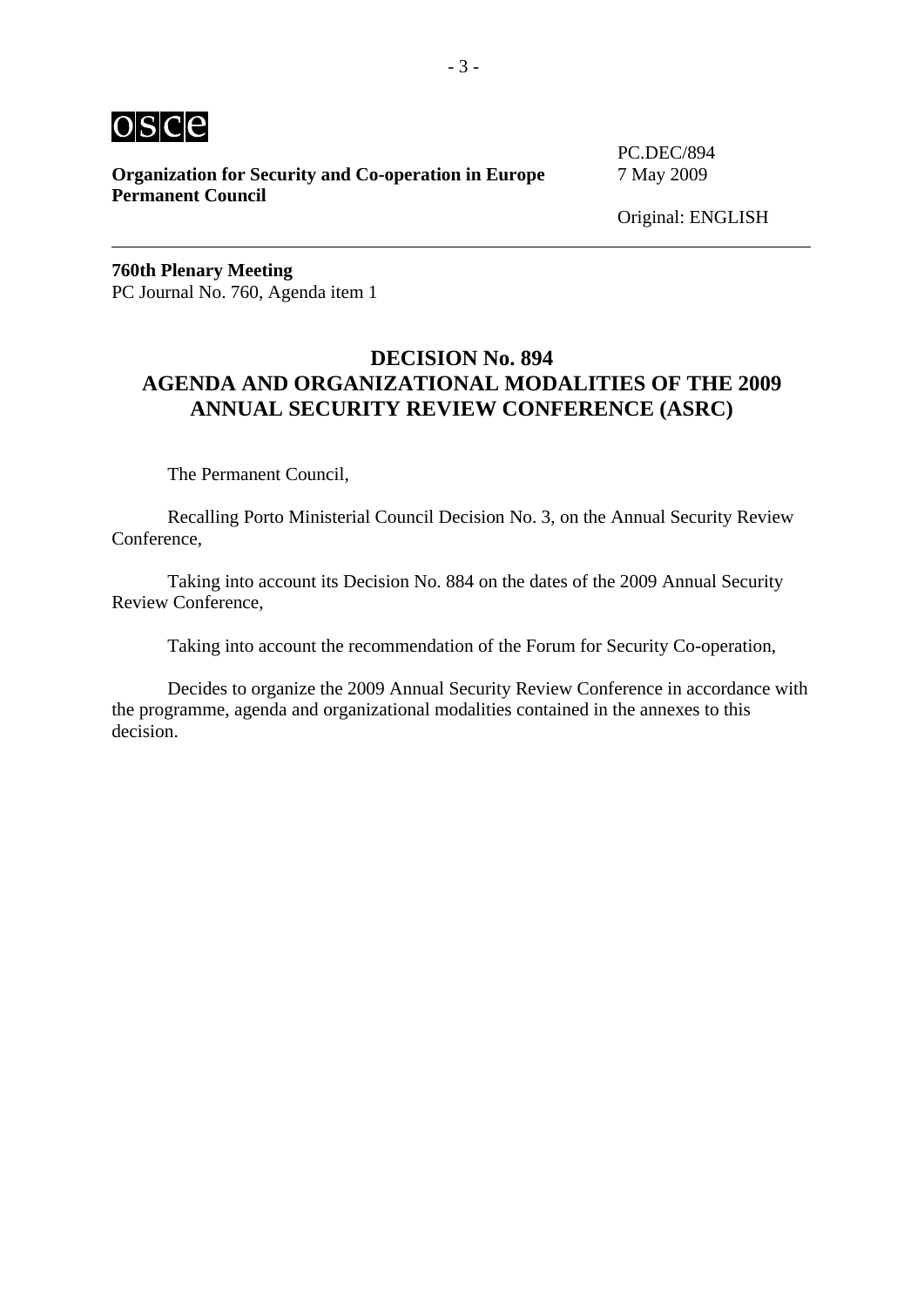PC.DEC/894 7 May 2009 Annex 1

# **2009 ANNUAL SECURITY REVIEW CONFERENCE**

Vienna, 23 and 24 June 2009

### **Programme**

#### **Tuesday, 23 June 2009**

| 10 a.m. $-1$ p.m. | Opening session                                                                                                                                                                     |
|-------------------|-------------------------------------------------------------------------------------------------------------------------------------------------------------------------------------|
| 3–6 p.m.          | Working session I: The OSCE's approach to and activities in the area<br>of early warning, conflict prevention and resolution, crisis management<br>and post-conflict rehabilitation |

#### **Wednesday, 24 June 2009**

| 10 a.m. $-1$ p.m. | Working session II: Politico-military aspects of security: Arms control<br>arrangements and confidence- and security-building measures in the<br><b>OSCE</b> area |
|-------------------|-------------------------------------------------------------------------------------------------------------------------------------------------------------------|
| 3–5.45 p.m.       | Working session III: The OSCE's comprehensive and co-operative<br>approach to preventing and combating terrorism and related threats                              |
| 5.45–6.15 p.m.    | Closing session                                                                                                                                                   |

### **Agenda**

**Opening session** (23 June 2009, 10 a.m.–1 p.m.):

 Under the overall theme of Co-operative Security: Concept and Commitment — Achievements, Challenges and Prospects, the opening session will set the stage for the Conference by discussing how participating States have worked together to address common security issues, as well as to generate new ideas for enhancing co-operative and comprehensive security. In this context, the opening session could focus on those proposals brought forth recently by some of the OSCE participating States referring to further enhancing European security. The opening session serves to build an intellectual bridge connecting the ideas of the early years of the CSCE/OSCE with current ideas regarding European security arrangements, providing an opportunity to participants to share their views in a wide and comprehensive forum. Moreover, building on relevant OSCE documents, the session will address the need for synergy in promoting co-operative, indivisible and cross-dimensional security. It would also serve as a link between non-military and politico-military aspects of security.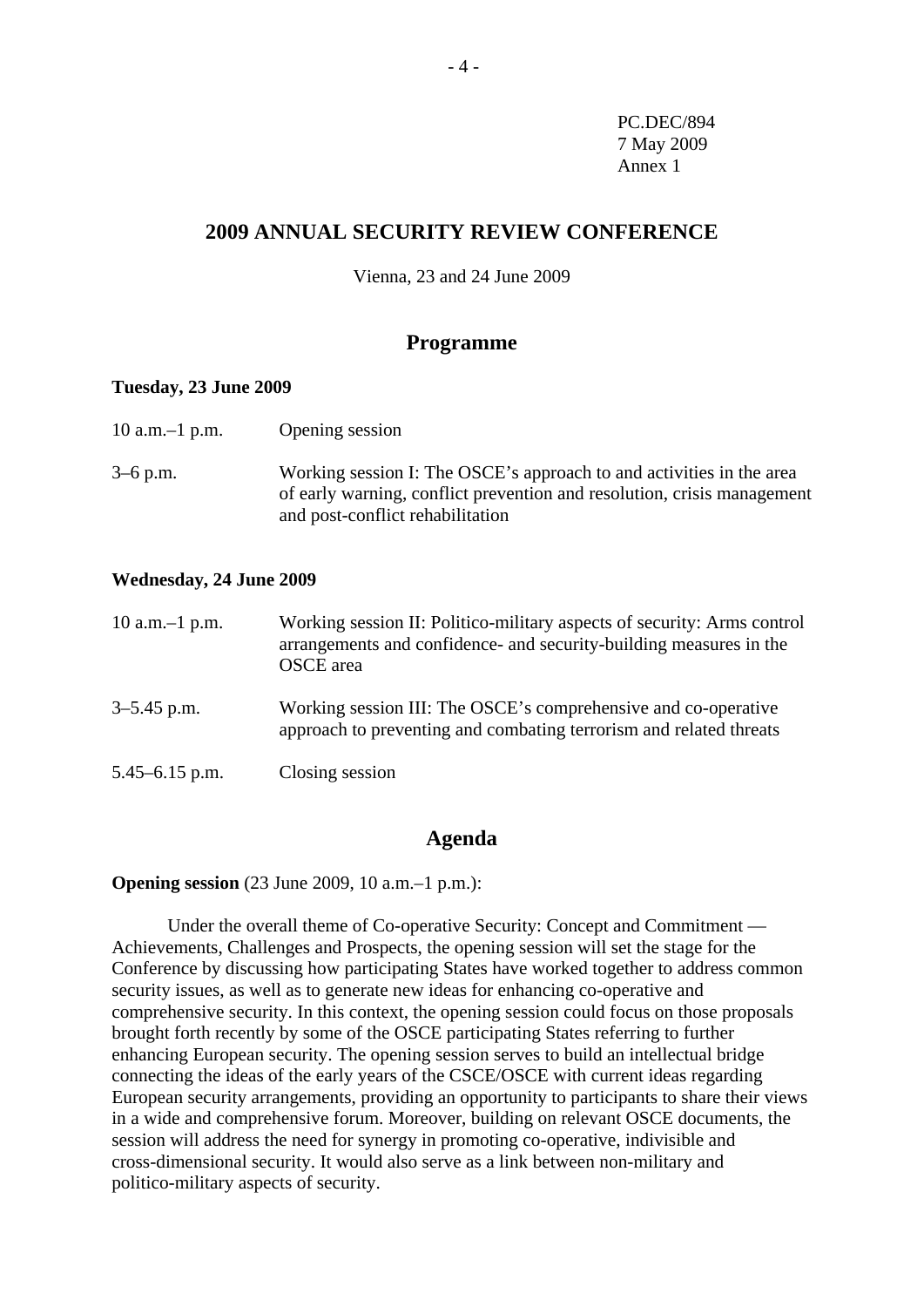**Working session I: The OSCE's approach to and activities in the area of early warning, conflict prevention and resolution, crisis management and post-conflict rehabilitation**  (23 June 2009, 3–6 p.m.):

 Working session I highlights the importance of addressing and settling the protracted conflicts on the basis of the Helsinki Final Act and all other agreed OSCE norms and principles. It will review the OSCE activities related to crisis situations, *inter alia*, armed conflicts, and their impact on peace, stability and security in the OSCE area, with special focus on developments since the 2008 ASRC, including in August 2008. In this regard, it will examine the relevant work of the field operations as well as which tools, instruments and procedures were used, including Chapter III of the Vienna Document 1999 and what can possibly be learned from these experiences. Moreover, the session will reflect on whether the OSCE toolbox needs further improvement/updating. Since the OSCE approach to early warning, conflict prevention and resolution, crisis management and post-conflict rehabilitation is an integral part of discussions on European security, this session will benefit directly from the deliberations in the opening session.

### **Working session II: Politico-military aspects of security: Arms control arrangements and confidence- and security-building measures in the OSCE area**  (24 June 2009, 10 a.m.–1 p.m.):

 With reference to paragraph 1 of MC.DEC/13/08 on issues relevant to the Forum for Security Co-operation, the session will focus on efforts in the field of arms control agreements and confidence- and security-building measures (CSBMs). Participants will have the opportunity to review the state of play of existing arms control arrangements, with special focus on the CFE regime, as well as the CSBMs and possible ways for their further improvement, including better use of regional and subregional CSBMs.

## **Working session III: The OSCE's comprehensive and co-operative approach to preventing and combating terrorism and related threats** (24 June 2009, 3–5.45 p.m.):

 This session will provide an opportunity to explore possibilities for realizing the OSCE's concept of comprehensive security in combating terrorism, *inter alia* through discussing OSCE activities referred to in MC.DEC/10/08. Participants will review implementation of existing OSCE commitments in combating terrorism, as mandated by MC(10).DEC/3. Participants could reflect on the Secretary General's report submitted to participating States on 1 April 2009, as stipulated in MC.DEC/10/08. Security challenges and threats linked to terrorist activities, such as the smuggling of arms and narcotics and trafficking in human beings may also be considered. Other topics that could be addressed, especially from a regional perspective and with the combating of terrorism as the common denominator, are border security and management and cross border co-operation. Moreover, the session can be used as a forum to exchange views on progress made in implementing UNSCR 1540 in respect of its relevance to counter-terrorism work in the OSCE.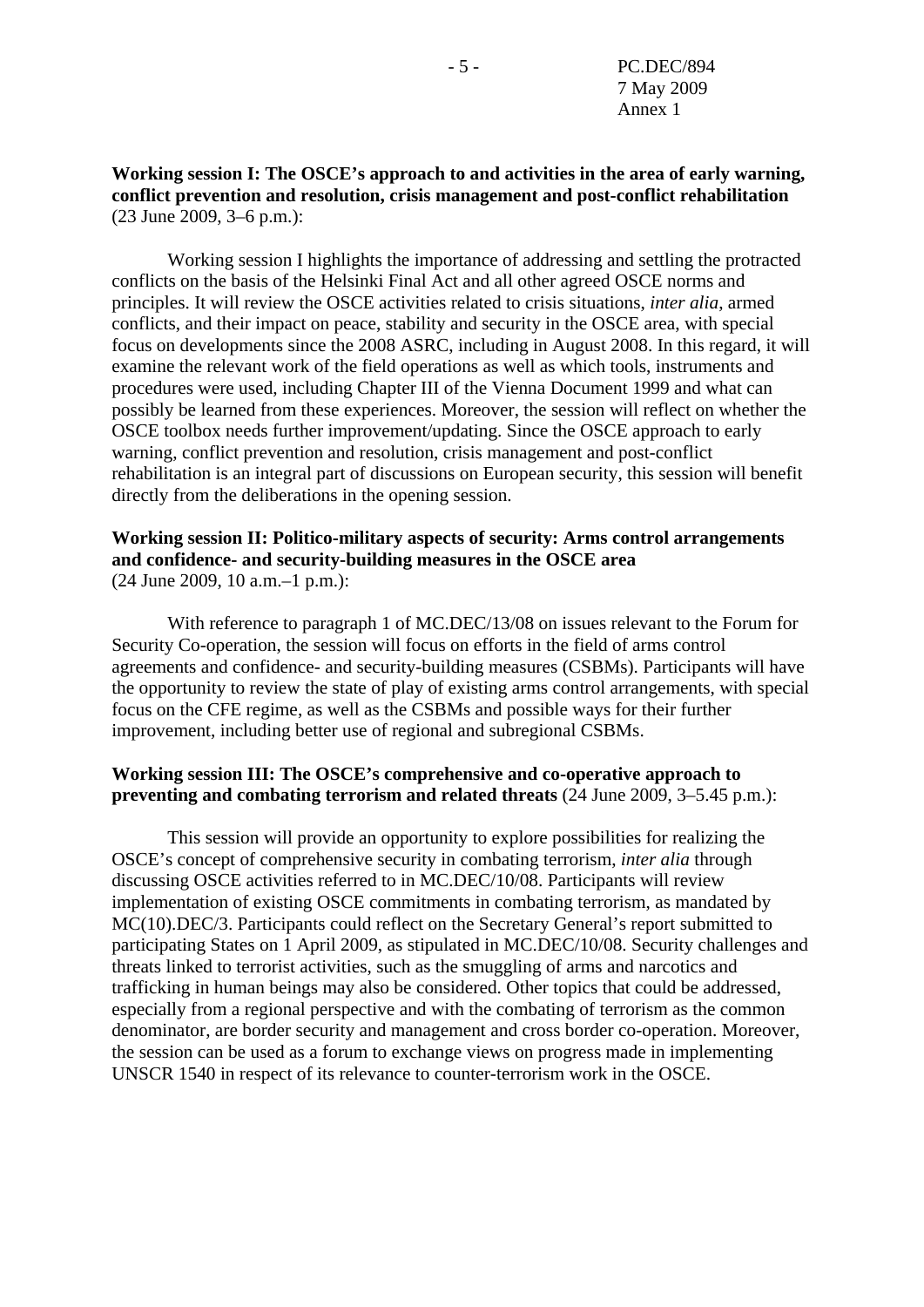- 6 - PC.DEC/894 7 May 2009 Annex 1

# **Closing session** (24 June 2009, 5.45–6.15 p.m.):

 In the closing session, the Chairperson will present a first perception of the results of the working groups, as well as recommendations made at the Conference on ways to follow up on them, in order to enhance the security dialogue.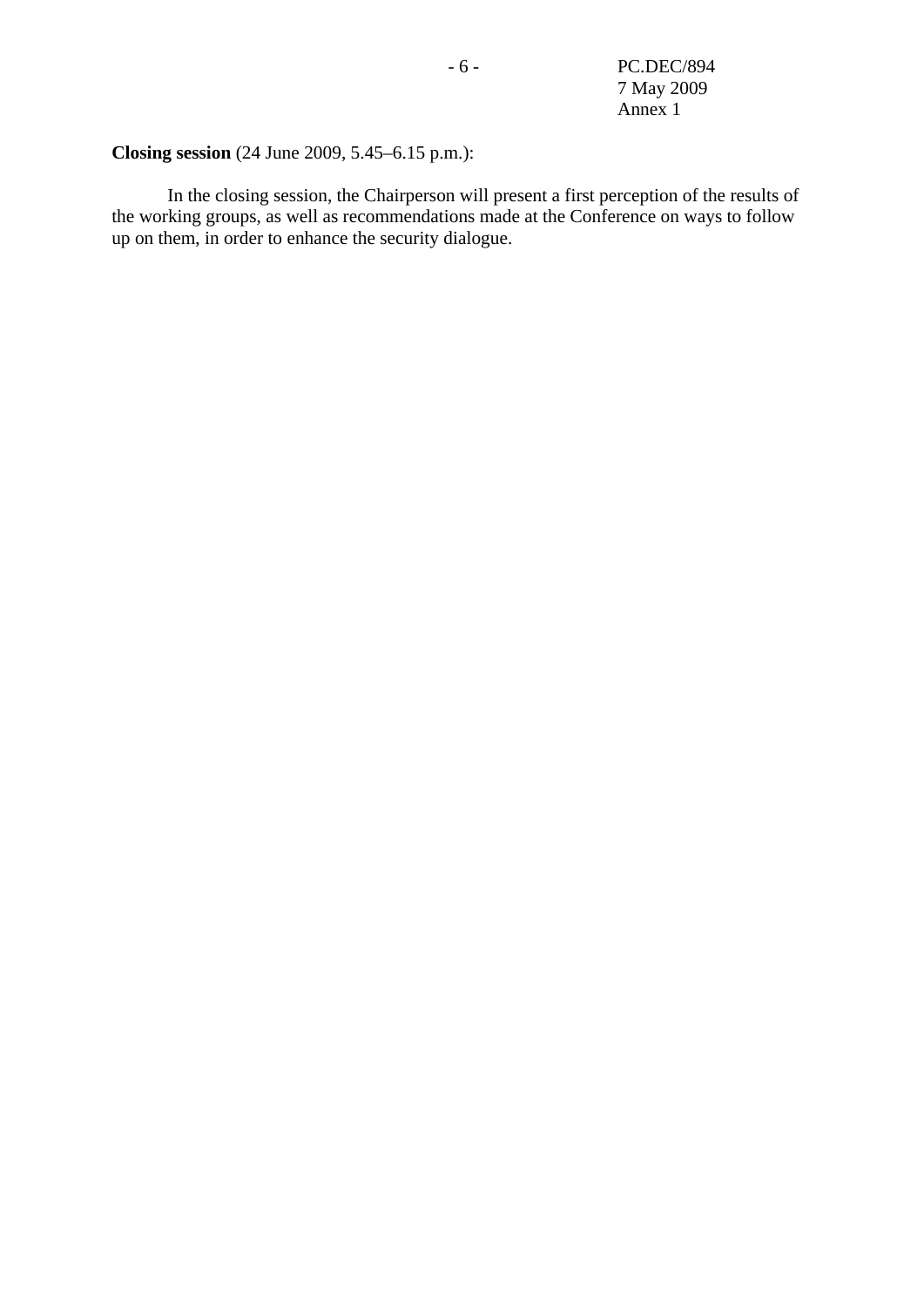PC.DEC/894 7 May 2009 Annex 2

# **ORGANIZATIONAL MODALITIES OF THE 2009 ANNUAL SECURITY REVIEW CONFERENCE**

Vienna, 23 and 24 June 2009

### **Background**

 The Tenth Meeting of the OSCE Ministerial Council, at Porto, by adopting its Decision No. 3, dated 7 December 2002, established the Annual Security Review Conference (ASRC) to provide a framework for enhancing security dialogue and for reviewing security work undertaken by the OSCE and its participating States, to provide an opportunity to exchange views on issues related to arms control and confidence- and security-building measures, and to promote the exchange of information and co-operation with relevant international and regional organizations and institutions.

#### **Organization**

 A representative of the Chairperson-in-Office will chair the opening and closing sessions. The Secretariat will issue a journal of the Conference.

 Each working session will have one moderator and at least one rapporteur. The Conflict Prevention Centre (CPC) will serve as co-ordinator for preparing the session.

 The FSC contribution to the ASRC includes the chairing of the second working session by a member of the FSC Troika or the Director of the Conflict Prevention Centre (CPC).

 The Rules of Procedure of the OSCE will be followed, *mutatis mutandis*, at the Conference. Also, the guidelines for organizing OSCE meetings (Permanent Council Decision No. 762) will be taken into account.

 Interpretation from and into all six working languages of the OSCE will be provided at the opening, working and closing sessions.

 The Chairmanship will co-ordinate the preparation of the ASRC with the FSC Chairperson and the OSCE Secretariat.

 The Chairperson-in-Office will distribute a comprehensive report on the Conference before the summer recess.

The Press and Public Information Section (PPIS) will inform the press, as appropriate.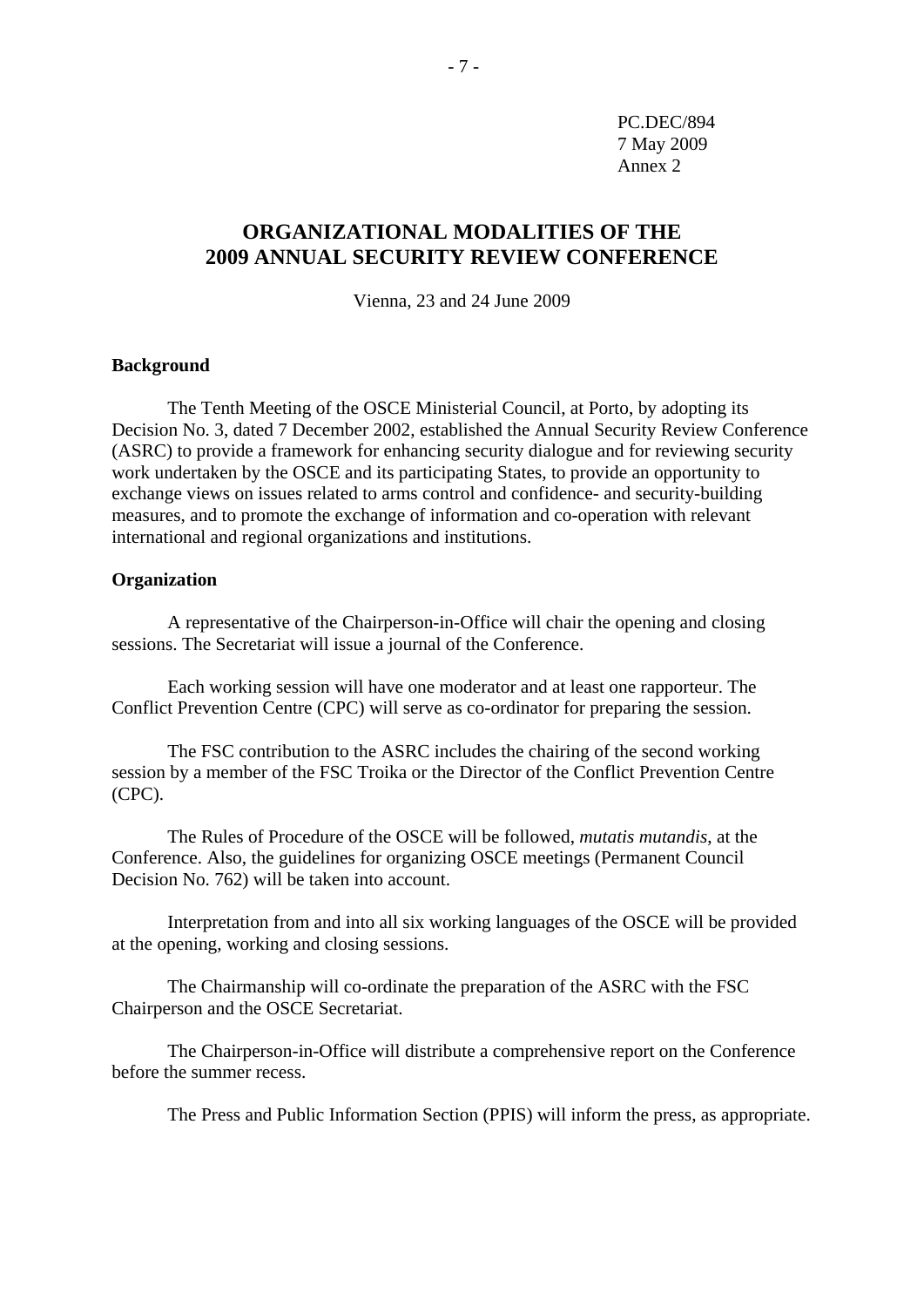### **Participation**

 The participating States are encouraged to be represented at a high level, by senior officials from capitals, responsible for security-related policy in the OSCE area.

 The OSCE institutions will participate in the Conference, as will the Secretary General and the Conflict Prevention Centre (CPC). The OSCE Parliamentary Assembly and the Partners for Co-operation will be invited to participate.

 The Chairmanship may also invite some heads of OSCE field operations to participate in the Conference. Consideration should be given to the possibility of inviting heads of field operations to be present as keynote speakers or moderators.

 The international organizations that may be invited are the security-related organizations mentioned in Permanent Council Decision No. 862, of 16 October 2008.

 Consideration is to be given to the possibility of inviting security-related scientific institutes, think-tanks of international standing, and NGOs to send keynote speakers or to be represented as members of national delegations.

#### **General guidelines for participants**

 The work of the ASRC will be conducted in five sessions. The opening session is intended to provide an opportunity for formal statements to be delivered and to set the stage for substantive, focused and interactive discussions at the working sessions. The opening session will include the welcoming remarks by the Chairperson-in-Office or her representative and the report by the FSC Chairperson. The Chairmanship will explore the possibility of inviting high-level special guest(s) to address the Conference.

 The working sessions will concentrate on one topic, introduced by one or two keynote speakers, whose addresses may be followed by a discussion of relevant subtopics that are mentioned in the agenda.

The aim is an interactive and free-flowing discussion.

 In order to reinforce the effectiveness of security activities across all three dimensions of the OSCE, it is expected that, at each of the sessions, the interfaces of security, and also the question of co-operation with other international organizations, will be addressed.

 To promote interactive discussion, the formal statements at the opening session and the interventions at the working sessions should be as concise as possible and should not exceed five minutes in length. Prior circulation of statements and interventions will enhance the possibility for engaging in discussion.

 By 9 June 2009, the participants in the Conference should inform the OSCE Secretariat of the composition of their delegations to the ASRC, in response to the information circular regarding organizational aspects of the Conference which will be sent out by the OSCE Secretariat.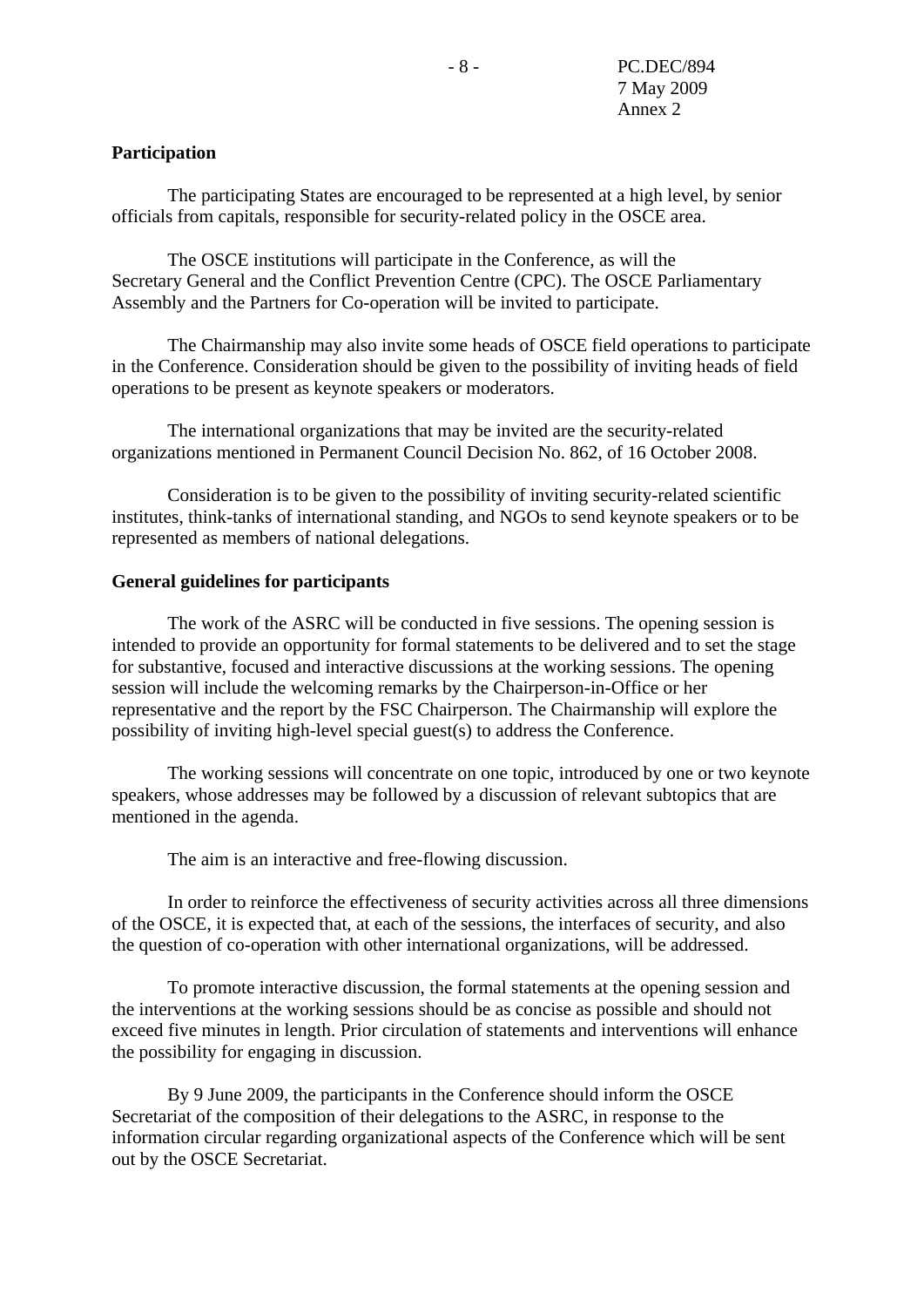By 15 June 2009, the participating States and other participants in the Conference are invited to submit any written contributions they may have, including those that contain reactions to the keynote speeches.

 Written contributions should be submitted to the Conflict Prevention Centre (CPC), which will then distribute them. The information could also include contributions from OSCE institutions and other international organizations, if appropriate.

#### **Guidelines for keynote speakers**

 The contributions of the keynote speakers should be focused on the subject of the relevant session, thus setting the scene for the discussion at the sessions, and should stimulate debate among delegations by raising appropriate questions and suggesting potential recommendations based on OSCE realities.

The maximum available speaking time is 20–25 minutes per keynote speaker.

 Keynote speakers should be present during the entire session at which they are speaking, and should be ready to engage in the debate following their presentation.

 To enable delegations to prepare themselves, keynote speakers should provide a written contribution and their biographical synopsis to the CPC by 6 June 2009. In their presentations, keynote speakers should touch on the highlights of their written contribution.

#### **Guidelines for moderators and rapporteurs**

 The moderator chairs the session and should facilitate and focus the dialogue among delegations. The moderator should stimulate the debate by introducing items related to the subject of the opening and working sessions, as appropriate, in order to broaden or focus the scope of the discussion.

 The rapporteurs' written reports should address issues raised during the relevant sessions, and should cover problem areas, improvements, suggestions made at the session, and other relevant information.

Personal views shall not be advanced.

#### **Guidelines for the participation of other international organizations**

 International organizations may participate in all the sessions. They are invited to concentrate their contributions on aspects of co-operation with the OSCE within the scope of the relevant session.

 International organizations should provide factual information, useful for the participants of the ASRC, to the CPC by 6 June 2009.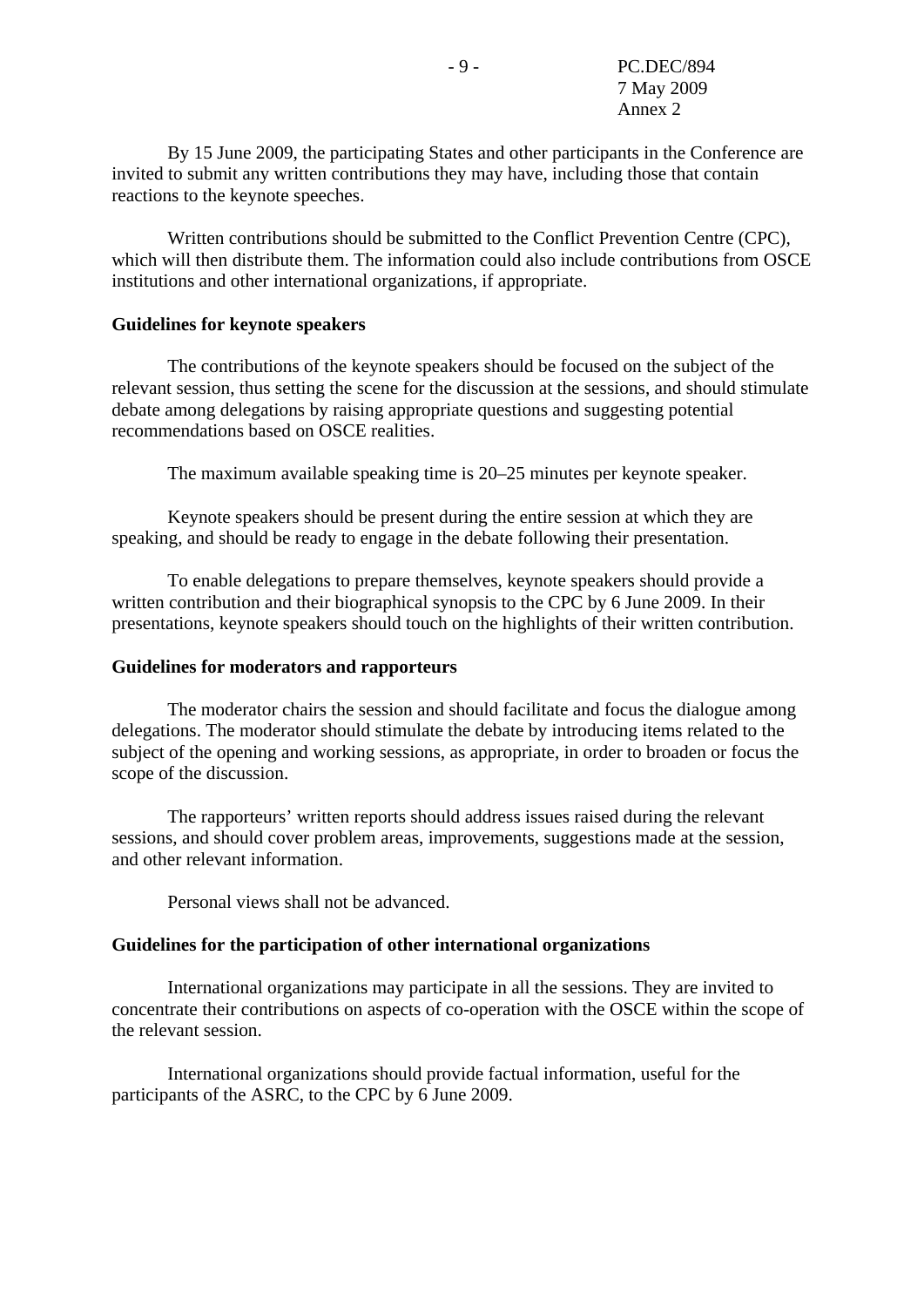# **2009 ANNUAL SECURITY REVIEW CONFERENCE CHAIRPERSON'S PERCEPTION**

 The seventh Annual Security Review Conference (ASRC) took place against the background of serious challenges to European security coupled with important proposals that create new opportunities for European security dialogue. All participating States agreed that in view of significant events since the previous ASRC in 2008 there was an urgent need for a profound and open dialogue if the challenges were to be overcome and maximum use made of the opportunities available. The overall theme of the Conference "Co-operative security: Concept and Commitment – Achievements, Challenges, Prospects" proved to be the right focus as it allowed for a discussion of major security concerns, thus paving the way for a structured and focused debate at the informal ministerial meeting on Corfu and beyond. It also demonstrated the pressing need for a thorough debate on the basics of European security, based on the concepts of co-operative and comprehensive security and involving all the OSCE participating States.

 In this regard, the work of the 2009 ASRC benefited greatly from the address of its high-level guest, H.E. Mr. Sergei Lavrov, Minister for Foreign Affairs of the Russian Federation, who presented his country's vision for the future of European security. The Chairmanship has taken note of Mr. Lavrov's presentation, in particular of the ideas for a treaty on European security and for such a treaty's basic structure. One point of particular interest echoing a principle at the heart of the OSCE process was that, in order to create a viable system of security in Europe, the interests of all its participants had to be taken into consideration.

 We also take note of Mr. Lavrov's argument regarding the importance of the concept of indivisible security and that it should form the basis of a new security system in Europe. Another valuable idea is that the OSCE has the potential, particularly if its structure is strengthened, to play a key role in promoting dialogue on issues related to pan-European security. In this connection, Minister Lavrov suggested that the basic principles and commitments of the Organization should become legally binding.

 Furthermore, he argued in favour of increased interaction amongst key international and regional organizations, on the basis of the OSCE Platform for Co-operative Security.

 In the lively debate that followed Mr. Lavrov's presentation, participating States presented their views concerning the dialogue on European security. A broad convergence of opinions was noticed in the following points:

- The OSCE should remain the key forum for discussions on the future of European security, on account of its wide geographic span, its comprehensive concept of security including all three dimensions, and the fact that all OSCE participating States have equal status. However, other forums may complement our work;
- Restoration of confidence and trust should be the first priority in future discussions on European security. Promoting the peaceful resolution of protracted conflicts and revitalizing arms control and CSBMs in Europe are of the utmost importance in this context;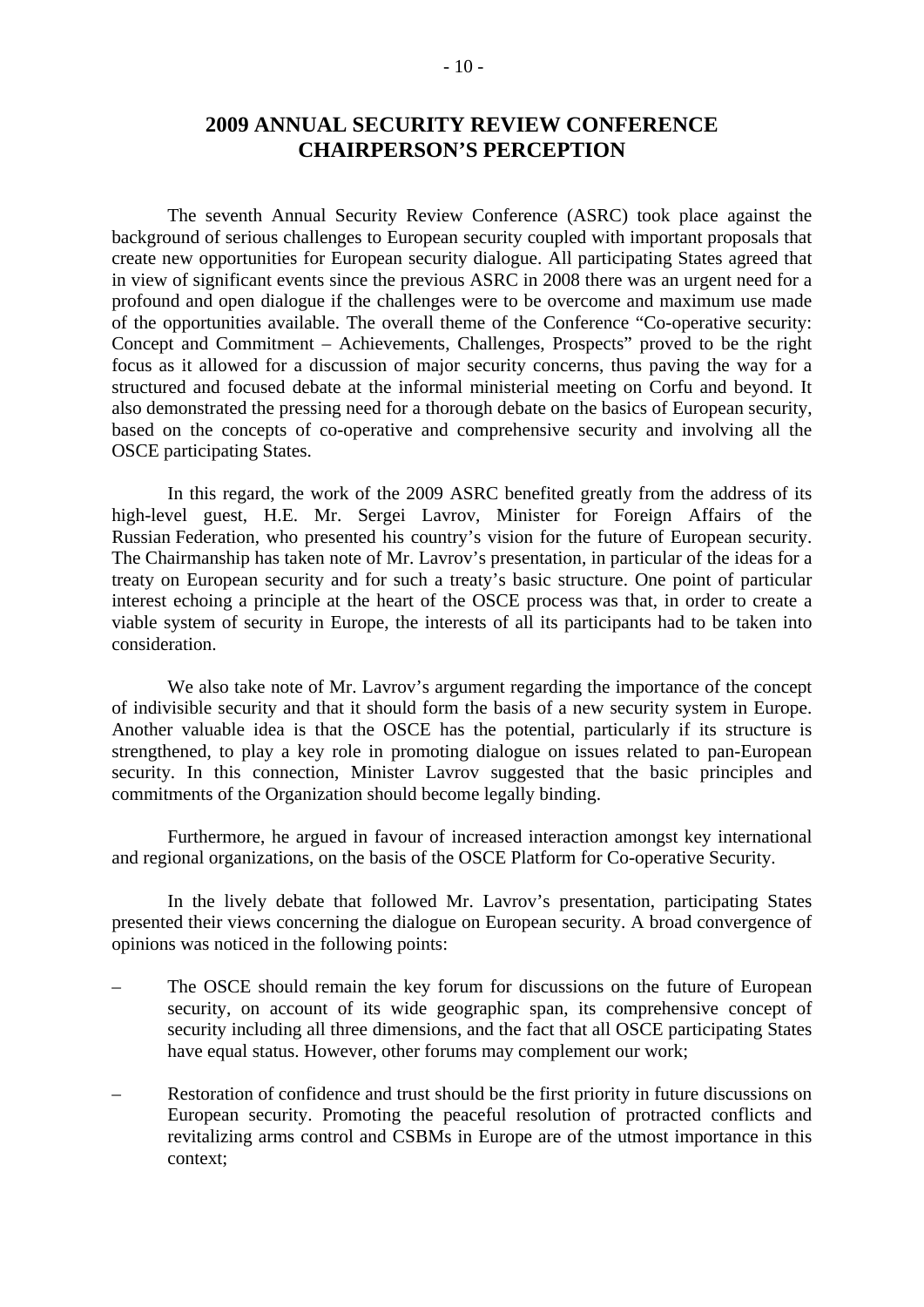- Furthermore, we need to work on ways to make full use of the potential of existing OSCE instruments and mechanisms, and to consider whether the development of new tools would be beneficial;
- The fundamental principles of the OSCE, enshrined in particular in the Helsinki Final Act, the Charter of Paris and the Charter for European Security, including the Platform for Co-operative Security, remain the irreplaceable basis of comprehensive and co-operative security and for structured dialogue on that subject. Implementation, by all and in good faith, of the commitments undertaken in this framework remains crucial for successfully addressing traditional threats and risks and challenges stemming from outside the OSCE area, including those originating in Afghanistan.

 The discussion during the working sessions benefited greatly from very thoughtful and thorough presentations by keynote speakers.

 The discussions in working session I, "The OSCE's approach to and activities in the area of early warning, conflict prevention and resolution, crisis management and post-conflict rehabilitation", took place against the backdrop of the August 2008 armed conflict in Georgia, which had shown the serious implications that protracted conflicts may have for overall security in the OSCE area. The discussion benefited from the presentations of two keynote speakers, which focused on the geo-strategic and historic background of protracted conflicts and the work of the OSCE field operations in conflict areas.

 The debate made it clear that the OSCE capacity in the areas of early warning and conflict prevention and resolution must be enhanced on the basis of agreed principles (even legally binding principles, according to one proposal), and that more thought needed to be given to how to muster the political will necessary for the OSCE to be able engage effectively in these areas.

 However, it was stressed that OSCE institutions and field operations remained instrumental for purposes of early warning, conflict prevention, and conflict resolution, as they had the capacity to address all phases of a conflict cycle.

 An assessment of existing OSCE mechanisms needed to be made, with specific focus on those of a preventive nature. In the framework of this assessment an updating of existing mechanisms could be useful.

 In view of occasional instances of lack of political will causing difficulties in the activation of OSCE mechanisms, it was pointed out that it would be advisable to develop the development of non-consensual procedures in the area of preventive action and crisis management.

 In working session II, "Politico-military aspects of security: Arms control arrangements and confidence- and security-building measures in the OSCE area", it was noted that arms control, disarmament and confidence-building constituted the key to an integrated security policy in the Euro-Atlantic area. The discussion benefited from the presentations of two keynote speakers. One speaker presented the historic background of the CFE Treaty in relation to the evolution of the concept of co-operative security, underlining the renewed need for taking into consideration the interests of all signatories when pursuing a solution to the crisis. The other speaker, following on from the recent (10 June 2009) Berlin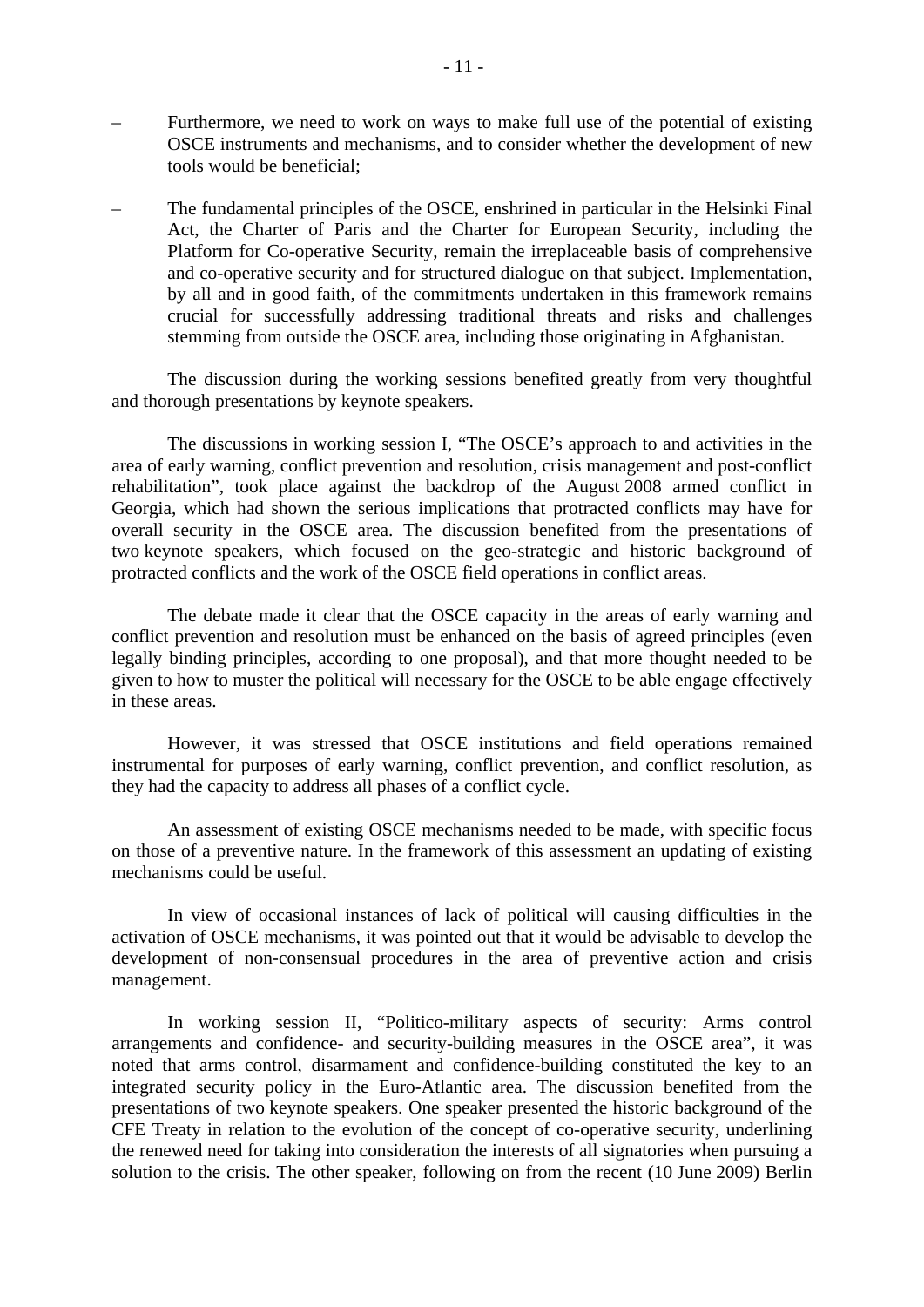seminar, put the focus on the relevance of the arms control regime to the whole OSCE community, highlighting possible ways ahead that take into account, *inter alia*, developments in military technology and management.

 In the ensuing discussion, it was generally agreed that while the CFE regime, the Open Skies Treaty and the Vienna Document 1999 were of particular importance to European security, their effectiveness needed to be improved. It was further stressed that existing institutions should not be dismantled and security agreements and arrangements already in force not abandoned. In this context, it was underlined that the basic and essential concepts of the CSCE and OSCE must be preserved in their entirety.

 Various speakers stressed that the CFE Treaty had a central position in European security and that ways to overcome the current crisis should be explored. In this respect, it was noted that intensified negotiations on the "parallel actions package" would be the main way forward.

 The possibility of convening another special FSC meeting on the future of European arms control as a follow-up to the Berlin seminar on 10 June 2009 was suggested. Moreover, it was proposed that a draft Ministerial Council decision on the future activities of the FSC be elaborated, with special focus on arms control.

 It was underlined that the OSCE needed to find efficient ways to address new threats to security. In this regard, the link between combating terrorism and non-proliferation was highlighted and calls were voiced for the OSCE to build on its strengths and increase its involvement in this area.

 Working session III, "The OSCE's comprehensive and co-operative approach to preventing and combating terrorism and related threats", started by identifying terrorism as one of the most serious threats to European security, especially considering the increase in prominence of modern communication technologies. Greater co-operation between the relevant international organizations was necessary in order to combat this threat more efficiently. The discussion benefited from the presentations of two keynote speakers. One speaker talked on the actual and potential links between OSCE work and the UN initiatives to counter terrorism, while the other speaker highlighted the causes and broader characteristics of terrorism, also considering trends in the phenomenon itself.

In the ensuing debate, delegations gave recognition to the following points:

- It is as important as ever to identify cutting-edge fields in which the OSCE can provide added value.
- The fundamental elements of the fight against terrorism must take account of its root causes, including their political, economical and social aspects. Efforts to combat terrorism should respect international law, the rule of law, and human rights.
- New threats present challenges in all three dimensions. As mentioned by many delegations, the OSCE should be strengthened in order to contribute effectively to the fight against these new threats.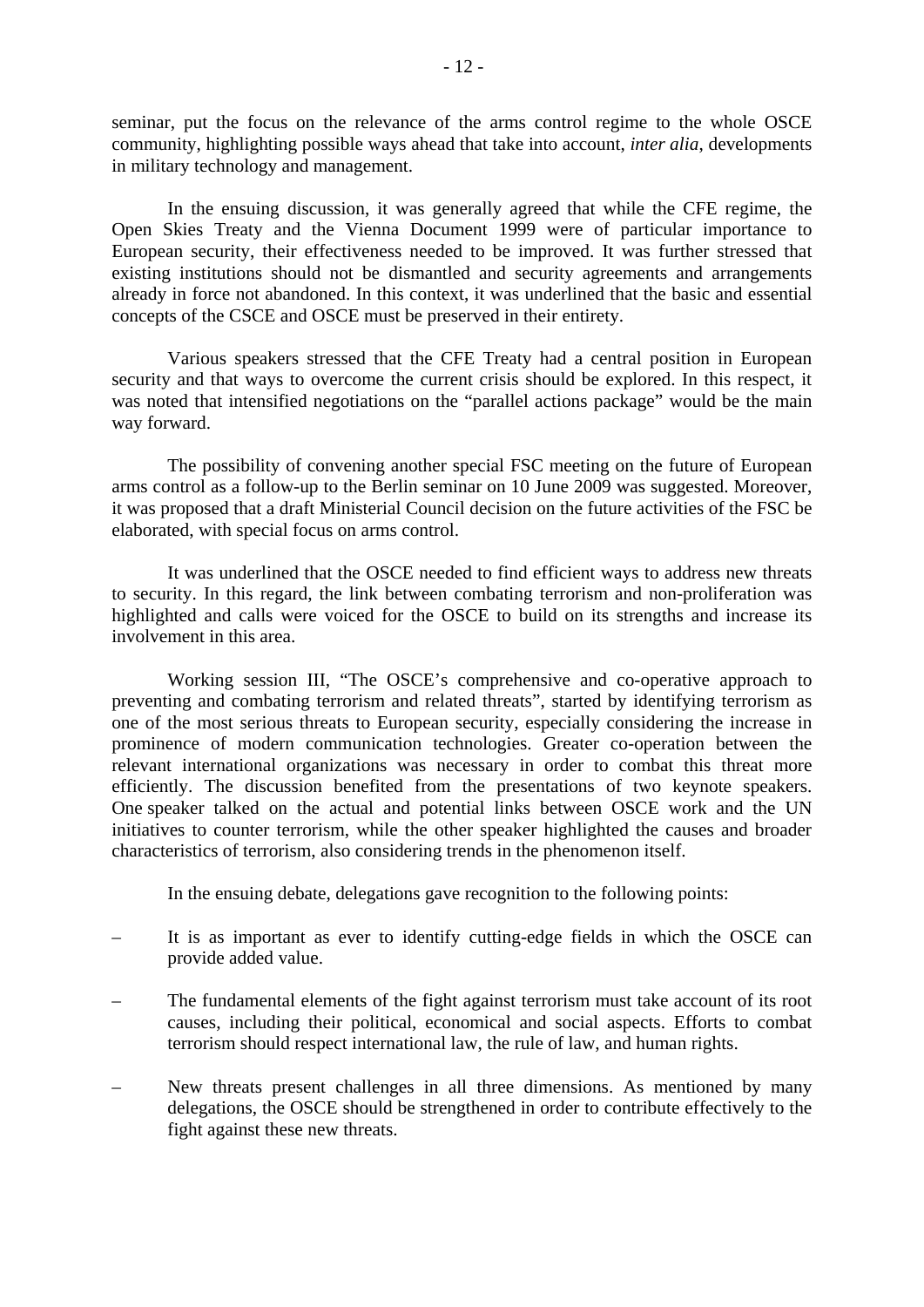In conclusion, the Chairmanship regards the ASRC as having been a successful one and greatly appreciates the assistance provided by the Conflict Prevention Centre and Conference Services as well as the other actors in the Secretariat that prepared the ground for fruitful and focused discussions. The Chairmanship believes that the proposals put forward during the ASRC are compatible. While they indicate the different priorities of the participating States, they testify to the existence of many common elements on which we can further build up the dialogue among the participating States. The Chairmanship will consider ways to follow up on certain recommendations made, but also strongly encourages participating States to bring forward the recommendations and suggestions that they consider relevant for further discussion in the OSCE framework.

 The common ground that emerged during the 2009 ASRC greatly enhances the perspective for carrying out a cross-dimensional and co-operative process during the informal ministerial meeting in Corfu.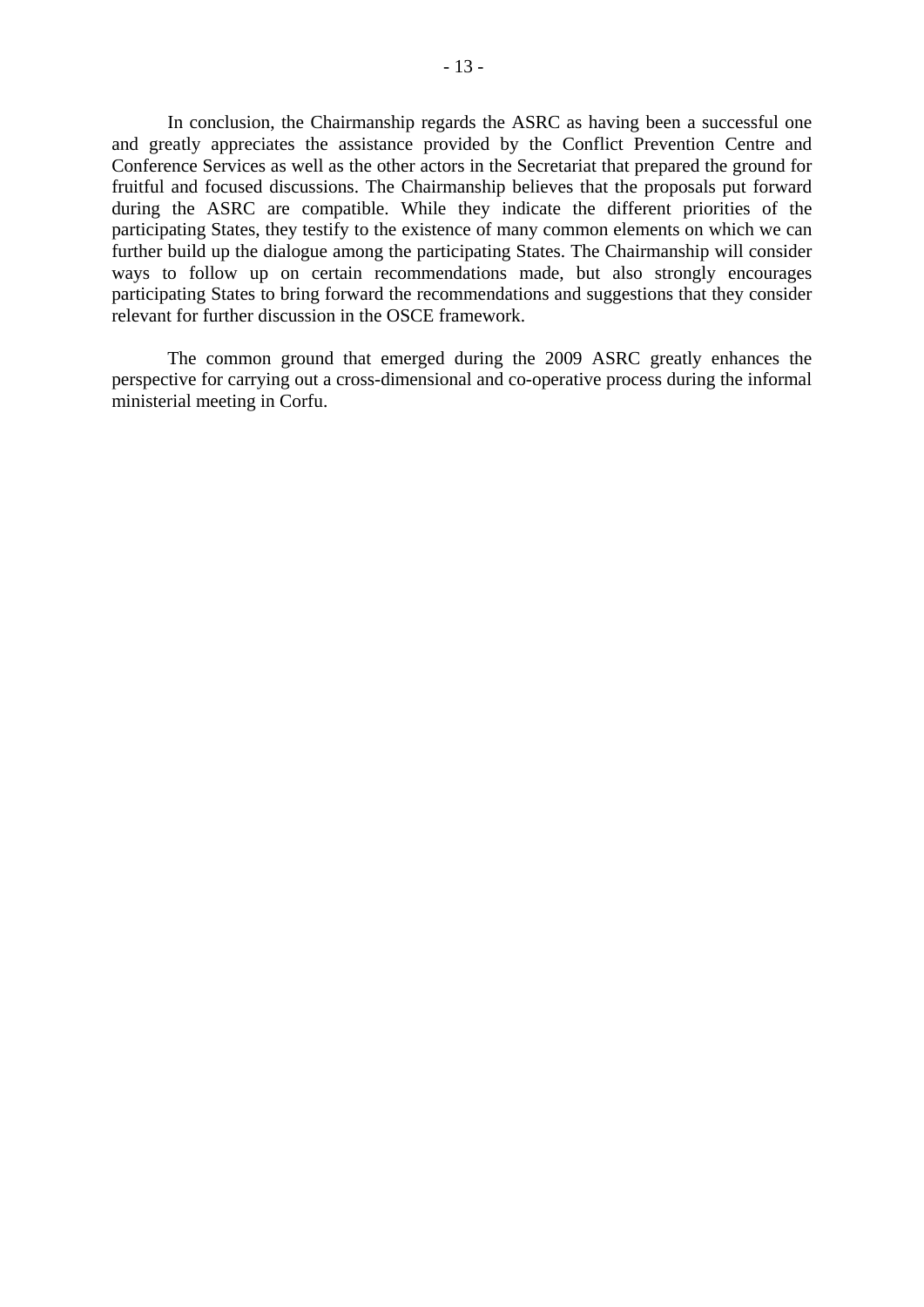## **OPENING SESSION**

| Chair:            | Ambassador Mara Marinaki, Chairperson of the Permanent Council                                |
|-------------------|-----------------------------------------------------------------------------------------------|
| Report:           | Ambassador Paata Gaprindashvili, Chairperson of the Forum for<br><b>Security Co-operation</b> |
| High-level guest: | H.E. Mr. Sergei Lavrov, Minister for Foreign<br>Affairs.<br><b>Russian Federation</b>         |
| Rapporteur:       | José Antonio Sabadell, Permanent Mission of Spain to the OSCE                                 |

 The purpose of the opening session was to set the stage for the Conference by discussing how participating States have worked together to address common security issues, and to generate new ideas for enhancing co-operative and comprehensive security.

 The opening remarks by the Chairperson of the Permanent Council concentrated on the concept of co-operative security, which rests on the underlying premise that security is indivisible. Moreover, Ambassador Marinaki noted that the OSCE had built a unique security architecture in Europe, which provided a framework for co-operative security linking the military and politico-military aspects.

 The Chairperson of the Permanent Council considered developments that had taken place since the previous ASRC and constitute serious challenges for security in the OSCE area. In particular she noted the developments in Georgia, including the armed confrontation that took place in August 2008, and the lack of progress in solving the crisis over the Treaty on Conventional Armed Forces in Europe (CFE Treaty).

 On a positive note, she welcomed the start of the debate concerning the future of European security and considered that the opening session presented an excellent opportunity to reflect on existing proposals. She added that the informal ministerial meeting in Corfu might set out a clear strategy on the way forward.

 The Chairperson of the Forum for Security Co-operation presented the Conference with his report on the Forum's activities. He noted that the situation in the South Caucasus had been the main focus of attention for the OSCE in its attempts to defuse tensions, then to negotiate a ceasefire and contribute to monitoring efforts, and finally to preserve the international presence on the ground. Ambassador Gaprindashvili noted that the overwhelming majority of OSCE delegations regretted the closing of the OSCE Mission to Georgia and the UN Observer Mission in Georgia (UNOMIG).

 In his report, Ambassador Gaprindashvili underlined the fact that the FSC had paid close attention to the debate on the future of European security, notably in a joint FSC/PC meeting on 18 February. He stated that concrete actions were needed if a genuine collective security system was to be formed and that efforts should continue to be made to effect lasting solutions to unresolved conflicts, to revitalize the CFE Treaty, and to look at the effectiveness of current implementation of commitments.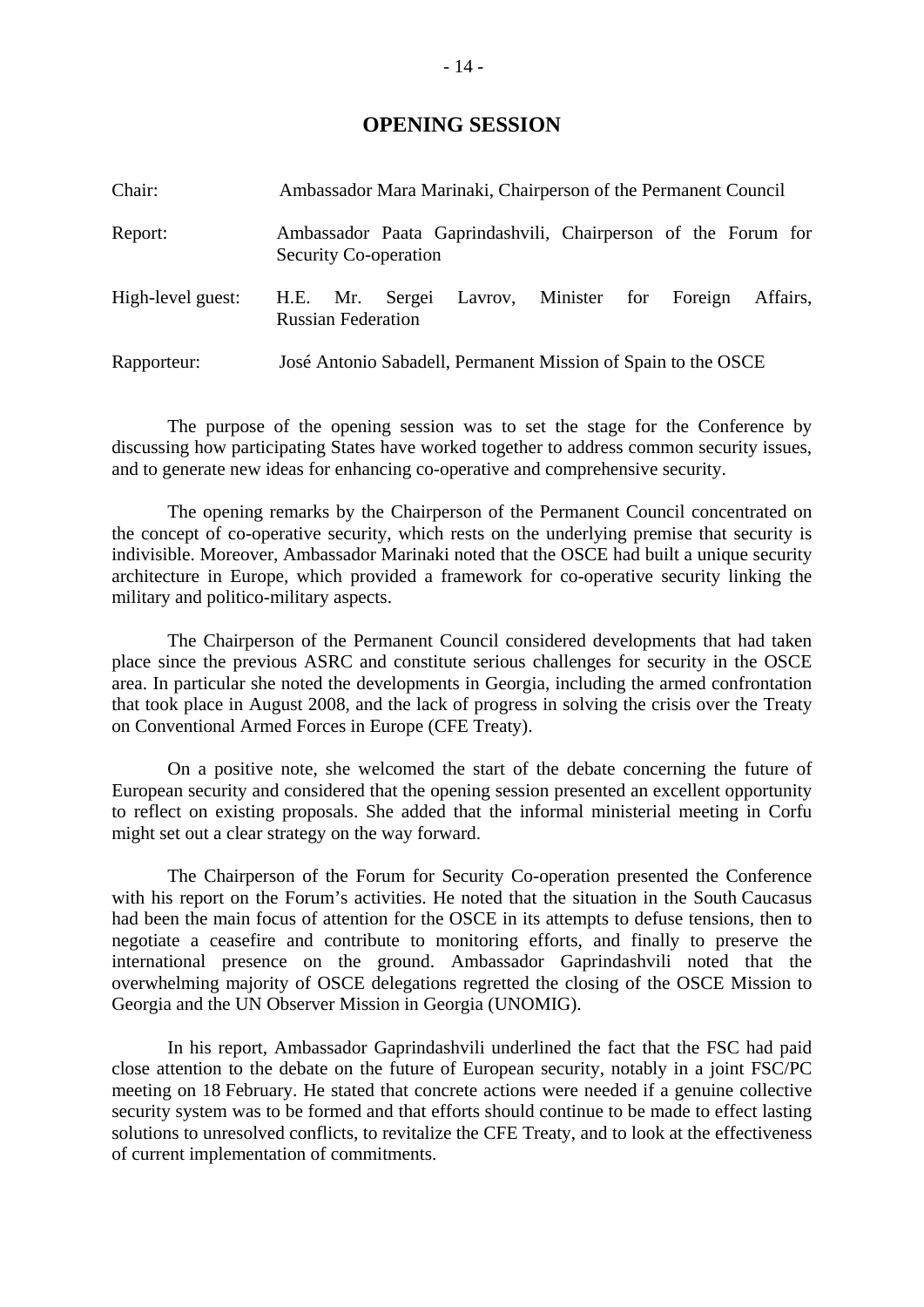The report listed several other matters that were dealt with by the FSC during the last twelve months, including confidence- and security-building measures, small arms and light weapons, Code of Conduct on Politico-Military Aspects of Security, implementation of UNSCR 1540, and new security threats and challenges, including cyber security.

 H.E. Mr. Sergei Lavrov, Minister for Foreign Affairs of the Russian Federation, delivered his statement as the high-level guest of the Conference. Minister Lavrov noted that, in order to address the current risks and challenges to security, the international community would need to deal with the systemic shortcomings of the current system of European security. He considered the main problem in this respect to be the lack of guarantees of compliance with the principle of the indivisibility of security.

 Although at the theoretical level all supported the principle of the indivisibility of security, "the devil", Minister Lavrov said, was "in the details." He furthermore noted that the problem of different approaches to security could be easily solved if the OSCE were to be institutionalized and become a fully-fledged regional organization under Chapter VIII of the UN Charter. This would allow the Organization to deal with the whole spectrum of security-related issues in Europe on the basis of legally binding commitments.

 Minister Lavrov expressed the opinion that one way to strengthen current commitments would be to convert them into legal instruments and to create mechanisms promoting their implementation not only by States but also by international organizations. He furthermore contended that a second systematic problem was the disconnection between the global character of the existing risks (inter-State, intra-State and non-State) and the narrow approach that is being taken to addressing them.

 There were numerous subregional organizations in the OSCE area, Minister Lavrov pointed out, but also a great deal of overlap of activities and insufficient co-ordination. At times, there was even competition amongst these organizations. Although the Platform for Co-operative Security was meant to address this problem, it was not being used to its full potential and there was a need to turn it into an efficient tool.

 Minister Lavrov noted with regret that in relations between countries and organizations there was frequently a lack of constancy in or commitment to the priorities agreed upon; for example, the approach of countries to the CFE Treaty ranged from full support to lack of interest. He also stated that the situation with regard to confidence-building measures was becoming increasingly stagnant: only around half of the provisions of the Vienna Document were being applied, and of this half not all were being implemented in good faith.

 As another example of "inconstancy of political priorities and double standards", Minister Lavrov noted the approaches taken to conflict resolution, as evidenced by differing views of participating States regarding the recognition of the independence of specific territories. He stressed that, in order to create a sustainable security system, it was necessary to take into account the interests of all the participants in that system.

 Minister Lavrov outlined four major building blocks for a possible treaty on European security:

– Basic principles of relations between States;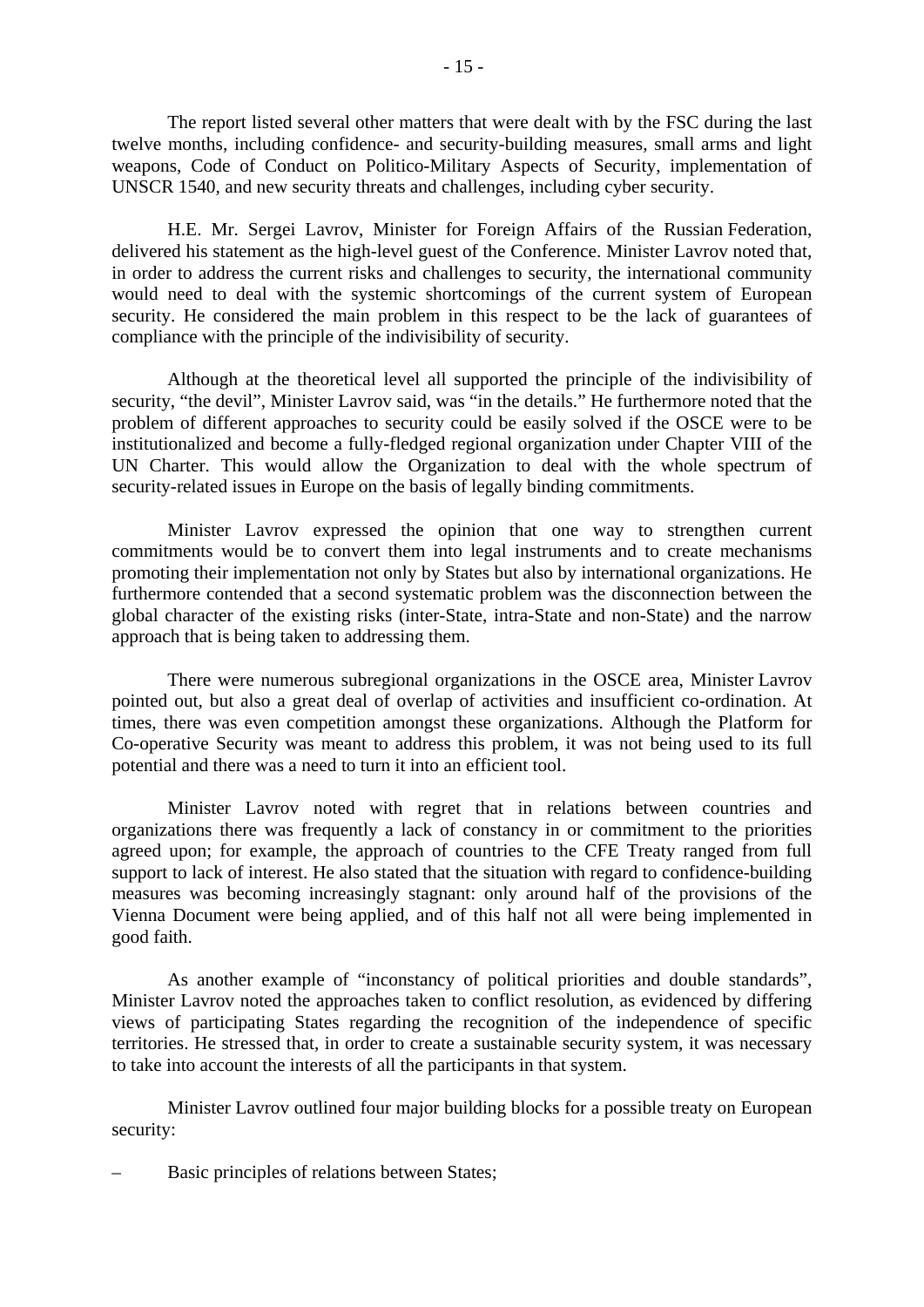- Basic principles for arms control regimes, confidence-building, restraint and reasonable sufficiency in military doctrine;
- Basic principles for conflict resolution;
- Mechanisms for co-operation between States and organizations on countering new threats and challenges.

 According to Minister Lavrov, the Russian proposals were not directed against NATO or any other international organization. He reminded his listeners that what the Russian Federation had proposed was a meeting of the leaders of the OSCE, NATO, the EU, the CIS, and the CSTO based on the principles of the OSCE Platform for Co-operative Security. Such a meeting would be a step towards establishing common approaches to the indivisible and common security space in the Euro-Atlantic area.

 Minister Lavrov expressed satisfaction at the fact that the Russian initiative for a discussion on European security had revived the interest of the international community in the OSCE and expressed the hope that this would promote the process of OSCE reform.

 In closing, Minister Lavrov stated that if the present Russian initiative were not to be implemented, there would be a risk of full-scale "renationalization" – or "privatization" – of politico-military security, with all the related consequences.

### **Discussion**

Following the opening statements, 15 delegations took the floor.

 The first delegation to intervene, speaking also on behalf of a group of States, stressed that their ideas on the main principles concerning the debate on the future of European security remained unchanged and that they would continue to engage in the debate constructively. The informal ministerial meeting in Corfu would provide the opportunity for an open and thorough discussion of the topic.

 Turning to the subject of protracted conflicts, the delegation focused on the situation in Georgia, reiterating its support for the country's sovereignty and territorial integrity within its internationally recognized borders. The delegation also expressed concern regarding the signing of agreements between the Russian Federation and the authorities of the Georgian separatist regions of Abkhazia and South Ossetia on the joint protection of the so-called borders. Moreover, the delegation expressed concern at the announced build-up of Russian military presence in these regions and regretted the discontinuation of OSCE and UN presences on the ground. The delegation also expressed support for the work undertaken by the OSCE Minsk Group aimed at resolving the Nagorno-Karabakh conflict. It also called for the resumption of negotiations in the "5+2" format to work on the settlement of the Transdnistrian conflict.

 The delegation also welcomed attempts to overcome the current deadlock in the discussions on the CFE Treaty and called on the Russian Federation to immediately resume application of the Treaty and to work with the States concerned to achieve an agreement on the basis of the "parallel actions package".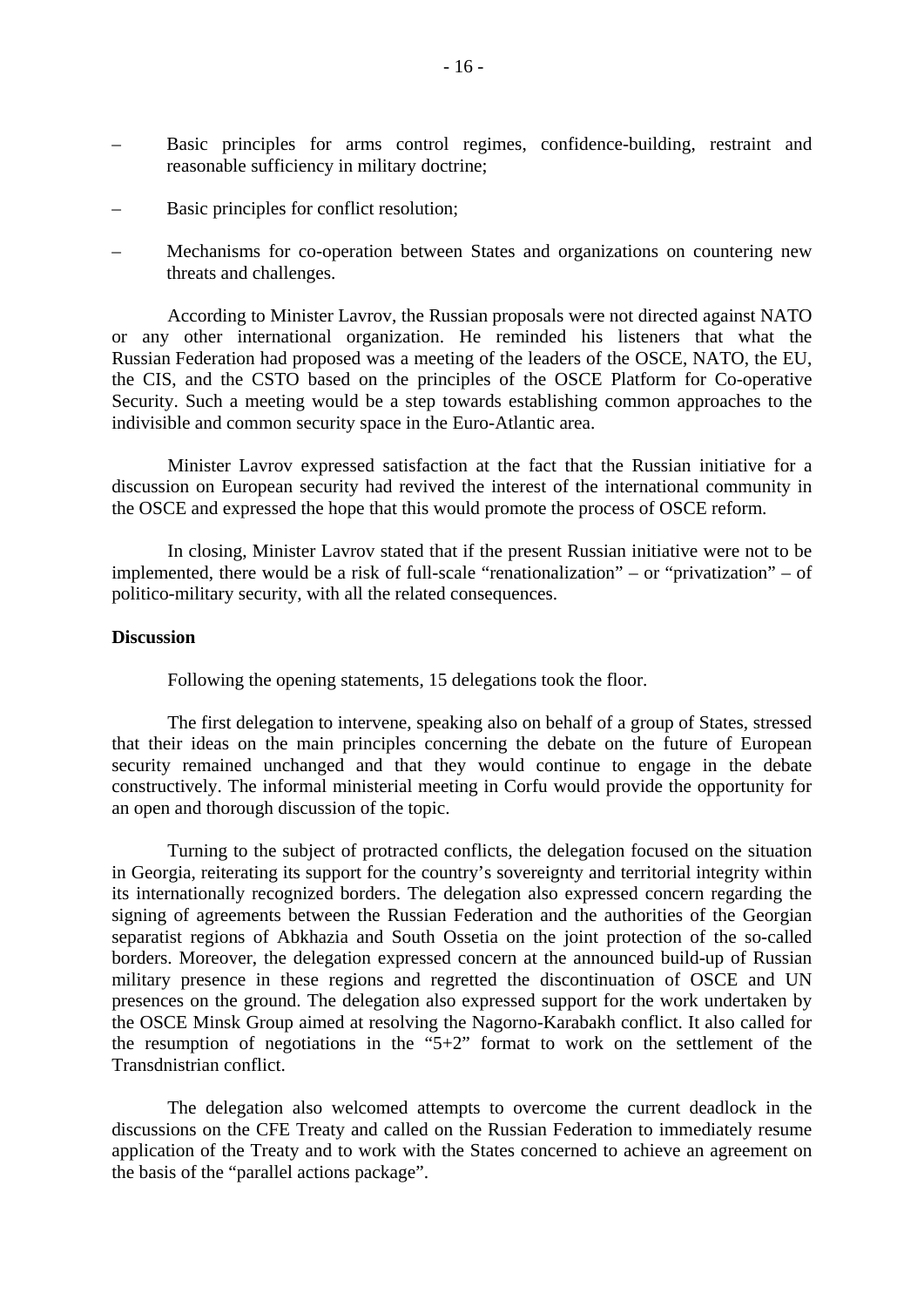Finally, the delegation underlined the importance of OSCE activities in the areas of small arms and light weapons, confidence- and security-building measures, cyber security, counter-terrorism and border management.

 The second delegation to take the floor expressed the opinion that although the OSCE commitments adequately addressed the current challenges to security, there was still room for improvement. It noted that a number of new threats had arisen in the OSCE area, notably the violent conflict between two OSCE participating States in 2008, terrorism, the emergence of "black hole" territories, the radicalization of non-State actors, and issues related to energy security. The delegation argued that the so-called "failure" of the current security system was first and foremost the fault of one participating State, which had unilaterally decided to establish new rules of conduct in the international arena. The delegation noted that no participating State should entertain the illusion that a new security framework would provide a chance to maintain an illegal military presence in a neighbouring country or allow interference over the sovereign right of any State to choose its allies. The key to strengthening European security must be the unequivocal adherence to commitments already undertaken.

 The same delegation also addressed several questions to the special guest, the subjects including the principles of sovereignty and inviolability of territorial integrity, and the future of the European security architecture.

 The third delegation emphasized the need for a debate on the future of security in Europe that would take into account the situation in Georgia and the erosion of the CFE regime. The debate should be based on the following ideas: the reaffirmation of the main principles of European security; the comprehensive concept of security; the re-launching of conventional arms control; co-operation on activities and measures against terrorism and proliferation; co-operation on crisis management; and co-operation in the areas of energy security and environmental security.

 The delegation furthermore noted that the OSCE was the natural forum for a discussion on European security.

 The fourth delegation to take the floor shared the view expressed by others that the security situation in the OSCE area left room for improvement and that a collective approach was needed to achieve this, including co-operation on a legally binding security treaty.

 The delegation maintained that the discussion on the future of European security should take place in the framework of the OSCE and that the dialogue should be pragmatic and aimed at preventing the eruption of conflicts. It stressed that politico-military issues were an important part of such a discussion and that the informal ministerial meeting in Corfu should indicate the way forward to Athens and beyond.

 The fifth delegation noted that although the OSCE had agreed on important commitments, it now faced new threats, including the rise of violent extremism, terrorism, nuclear proliferation, overdependence on fossil fuels, poverty, corruption, disease, cyber crime, narco-terrorism and increasing competition for limited resources.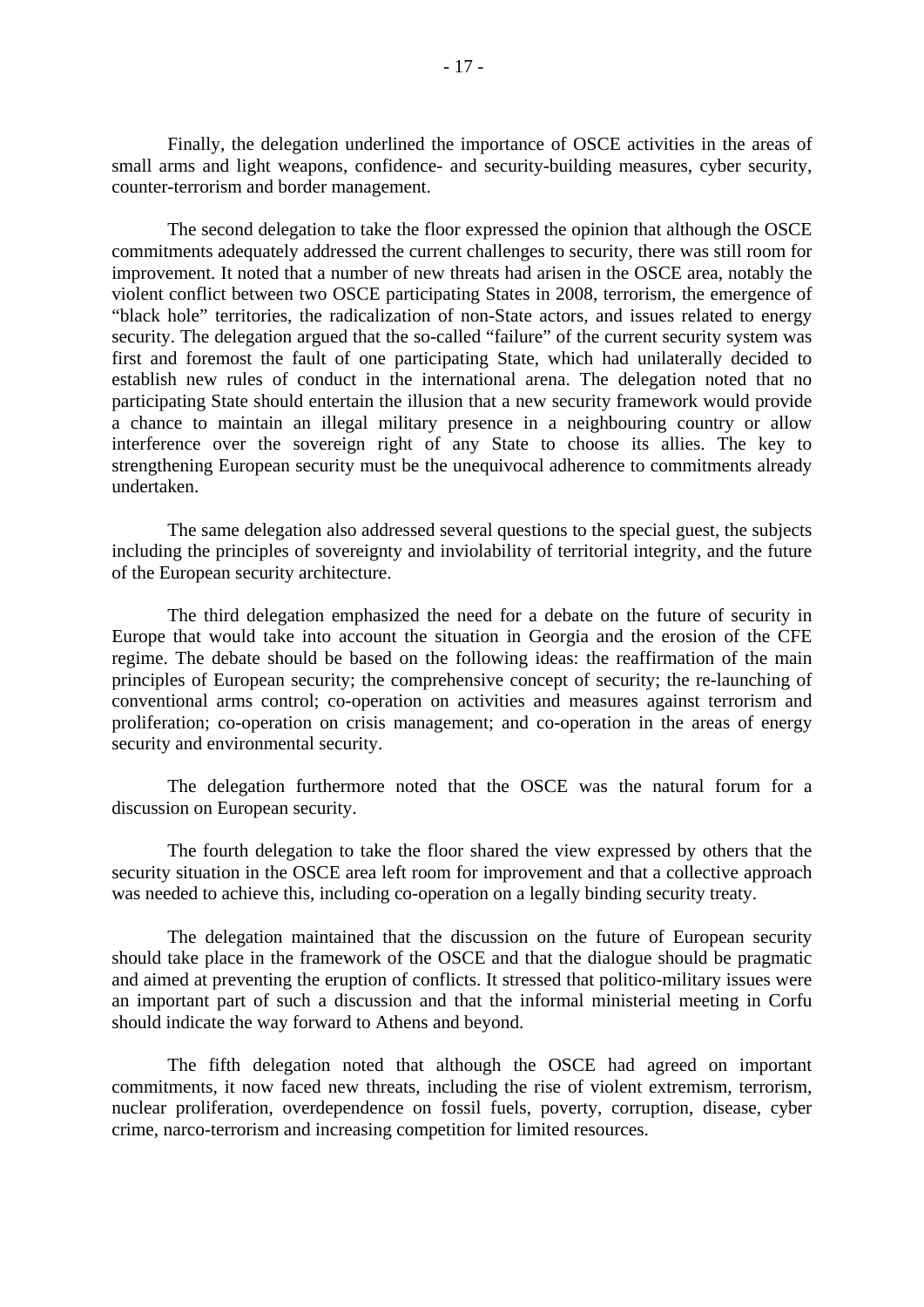The delegation maintained that there was a need to strengthen the institutional capacity of the OSCE to address not only traditional but also new threats, some of which have their roots outside the OSCE area. It noted that the OSCE was the key multilateral venue for the dialogue on strengthening Euro-Atlantic security, although other forums might complement these efforts. The delegation also stressed that the dialogue must aim at restoring confidence and should be based on existing principles and values as well as on existing institutions and agreements.

 The sixth delegation to take the floor regretted that the OSCE had not been able to prevent the armed conflict that broke out in its area in August last year. The delegation also noted with regret that it had not been possible to achieve a consensus on maintaining an OSCE presence in Georgia. It observed that recent developments had made it clear that arms control agreements must remain a priority for the OSCE.

 The delegation further welcomed the discussion on the future of European security, stating that the OSCE was the appropriate political platform for such a discussion and that the informal ministerial meeting in Corfu would provide an opportunity to bring about convergence amongst the various opinions on this issue.

 The seventh delegation pointed out that the ASRC addressed only the first dimension of security, and that other dimensions had their own milestone events. The *acquis* of the OSCE was broad and impressive, with arms control mechanisms lying at its core. Unfortunately, the current situation surrounding the CFE Treaty and the Vienna Document 1999 had resulted in a severe shortage of mutual trust and confidence. In this context, the discussion on the future of European security was of vital importance.

 The eighth delegation stated that the OSCE should adapt itself to the new security environment, in which a significant increase in a variety of threats, the exacerbation of old problems, and the emergence of new ones had brought about a need for a radical improvement of multilateral structures and a greater common understanding of international norms, treaties and agreements.

 The delegation also stressed the need to focus on security problems in the region of Central Asia, with particular attention to measures to combat new threats and challenges to security, assistance to Afghanistan, and the strengthening of border security.

 The ninth delegation expressed its support for a frank and open dialogue aimed at reaching a consensus in the discussions on the future of security in Europe, and considered that the informal ministerial meeting in Corfu would be an opportunity to define the road map to the Athens Ministerial Council meeting and beyond.

 The tenth delegation to take the floor affirmed that the previous year had witnessed a measure of erosion in confidence and trust in the region that made the OSCE more needed than ever.

 The delegation was ready to discuss proposals for new European security architecture in a frank and open manner and considered that the comprehensive approach to security and existing mechanisms had to be the basis for such a debate. Furthermore, the delegation noted that the situation in Afghanistan had an impact on the overall security within the OSCE area.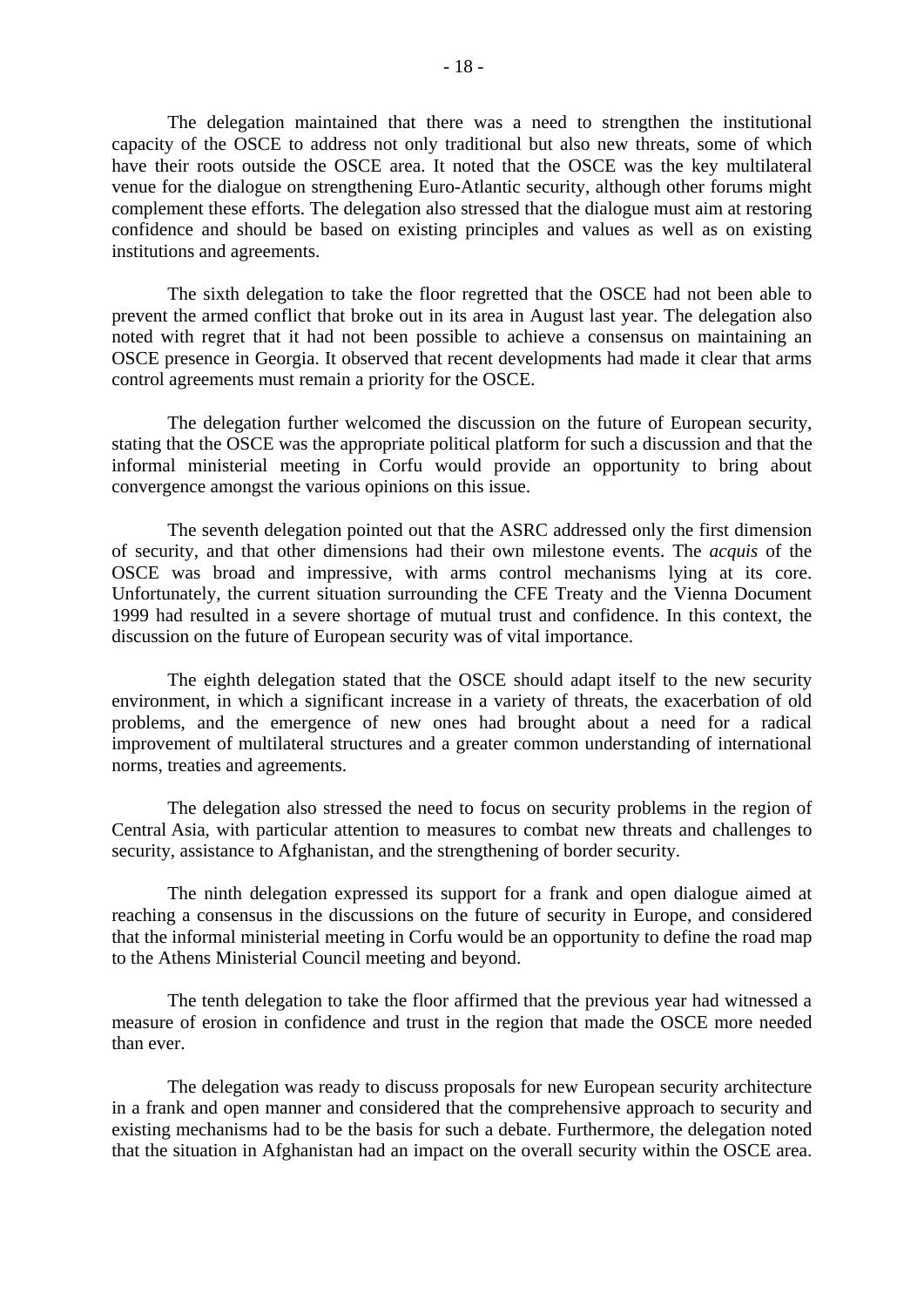Moreover, the delegation expressed concern at the situation surrounding the CFE Treaty, and affirmed that the "parallel actions package" would be a possible way out of the current crisis.

 The eleventh delegation emphasized that while the OSCE had played a crucial role in European security after the Cold War, gaps and failures had to be identified if the Organization was to be revitalized and made flexible and relevant to the new realities. It stressed that the Organization's experience in conflict management was particularly needed.

 The delegation noted that indivisible and comprehensive security had to be part of the debate on the future of European security.

 The twelfth delegation pointed out that the OSCE should maintain a balance in its activities, including the fight against terrorism, drugs and illegal migration. Central Asia was a key element for the security of Europe, and the situation in Afghanistan and Pakistan must be addressed in a comprehensive manner. It stressed that the OSCE could play an important role in this context.

 The European security system must take into account the special situation of countries with recent changes.

 The thirteenth delegation considered that the OSCE had developed an impressive set of mutually reinforcing commitments, institutional arrangements and mechanisms. It stressed, however, that the participating States should exploit the full potential of the OSCE tools available.

 The discussion on the future of European security must be based on the comprehensive concept of security and focus on the full implementation of existing commitments, the resolution of protracted conflicts, and the revitalization of the arms control regime and CSBMs.

 Finally, the delegation expressed its disappointment at the closure of the OSCE and UN missions in Georgia, and considered that these steps represented serious setbacks for the resolution of the conflicts in certain regions of that country.

 The fourteenth delegation, speaking on behalf of a group of States, brought to the attention of other delegations the Joint Declaration of the heads of state of the Organization for democracy and economic development – GUAM on the issue of conflict settlement; it considered that these principles could serve as a universal approach contributing to pan-European security.

 The last delegation informed participants about its experience of establishing nuclear weapons-free zones on the Asian continent and collaborating with Afghanistan.

### **Recommendations and suggestions**

 Several of the statements and interventions delivered in the session included recommendations and suggestions for further work.

 In the statement of the Minister of Foreign Affairs of the Russian Federation, the following recommendations and suggestions could be identified: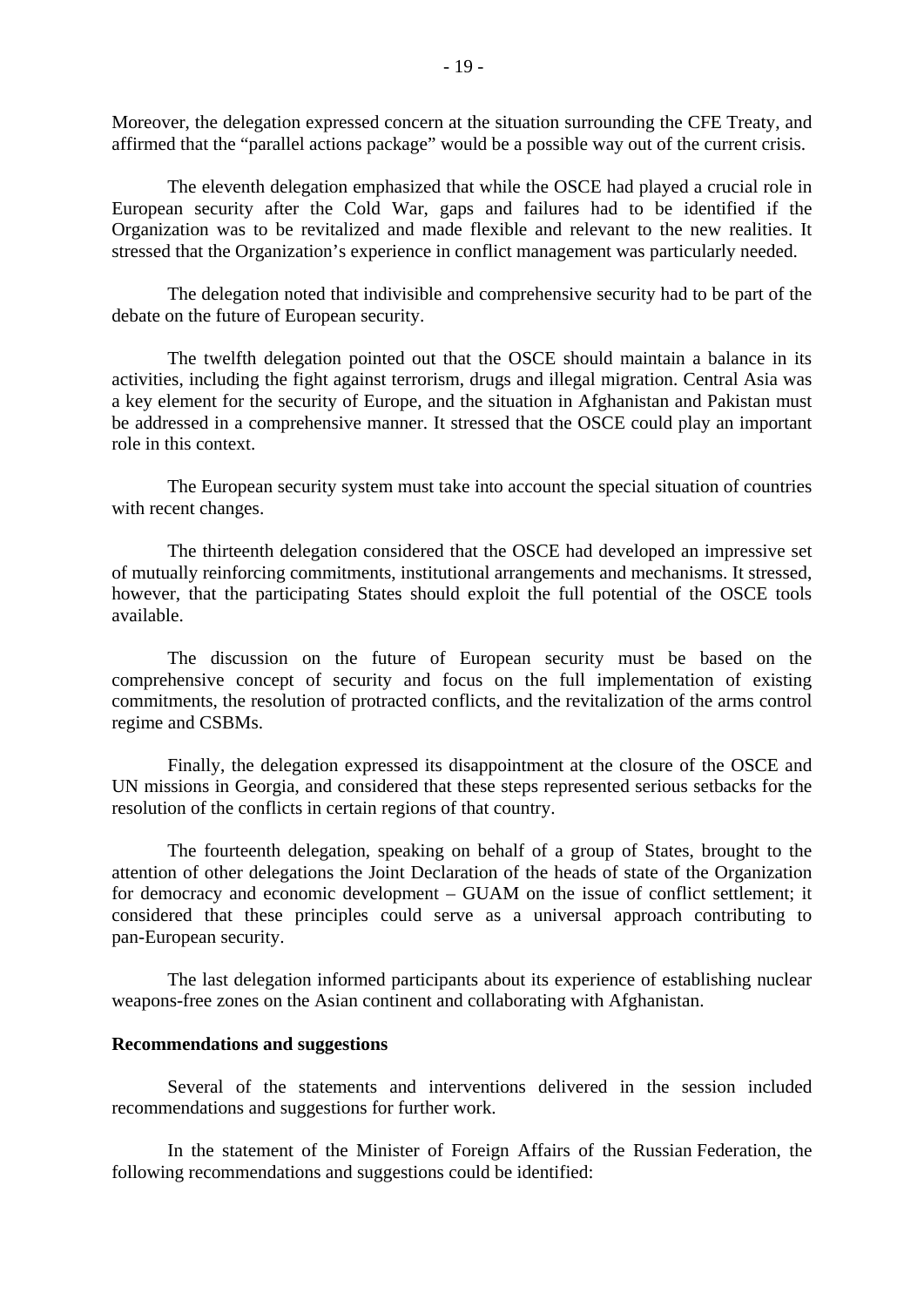- The concept of indivisible security should be at the basis of a new security system in Europe, but a common agreement needs to be reached on the details of this concept.
- The OSCE could play a key role in addressing systemic shortcomings in our current European security framework, provided that it becomes a fully fledged regional organization under Chapter VIII of the UN Charter (continuing the OSCE reform).
- In order to strengthen the basic principles and commitments related to European security, it will be necessary to transform them into legal instruments.
- Furthermore, there is a need to take stock of the commitments on politico-military and non-military aspects of security and for their implementation to be subjected to regular review.
- The OSCE Platform for Co-operative Security should become operational and its potential be used more efficiently to reinforce co-operation between different international organizations.
- In 2010, a meeting of chairpersons of key security-related international and regional organizations (OSCE, NATO, CSTO, EU and CIS) should be held under the aegis of the OSCE in order to examine the security strategies and co-ordinate positions, with a view to contributing to the formation of an indivisible security space.
- To create a sustainable security system, it is necessary to take into account the interests of all its participants.
- A treaty on European security could include the following building blocks:
	- Basic principles of relations between States;
	- Basic principles for arms control regimes, confidence-building, restraint and reasonable sufficiency in military doctrine;
	- Basic principles for conflict resolution;
	- Arrangements for co-operation between States and organizations on countering new threats and challenges.

 In the context of the discussion that followed on this statement, the following recommendations and suggestions were put forward:

- The OSCE should remain the key forum for discussions on the future of European security. Other forums may also contribute to this endeavour.
- The OSCE should be strengthened to face new threats, including terrorism and proliferation.
- The restoration of confidence and trust should be the first priority in future discussions on European security.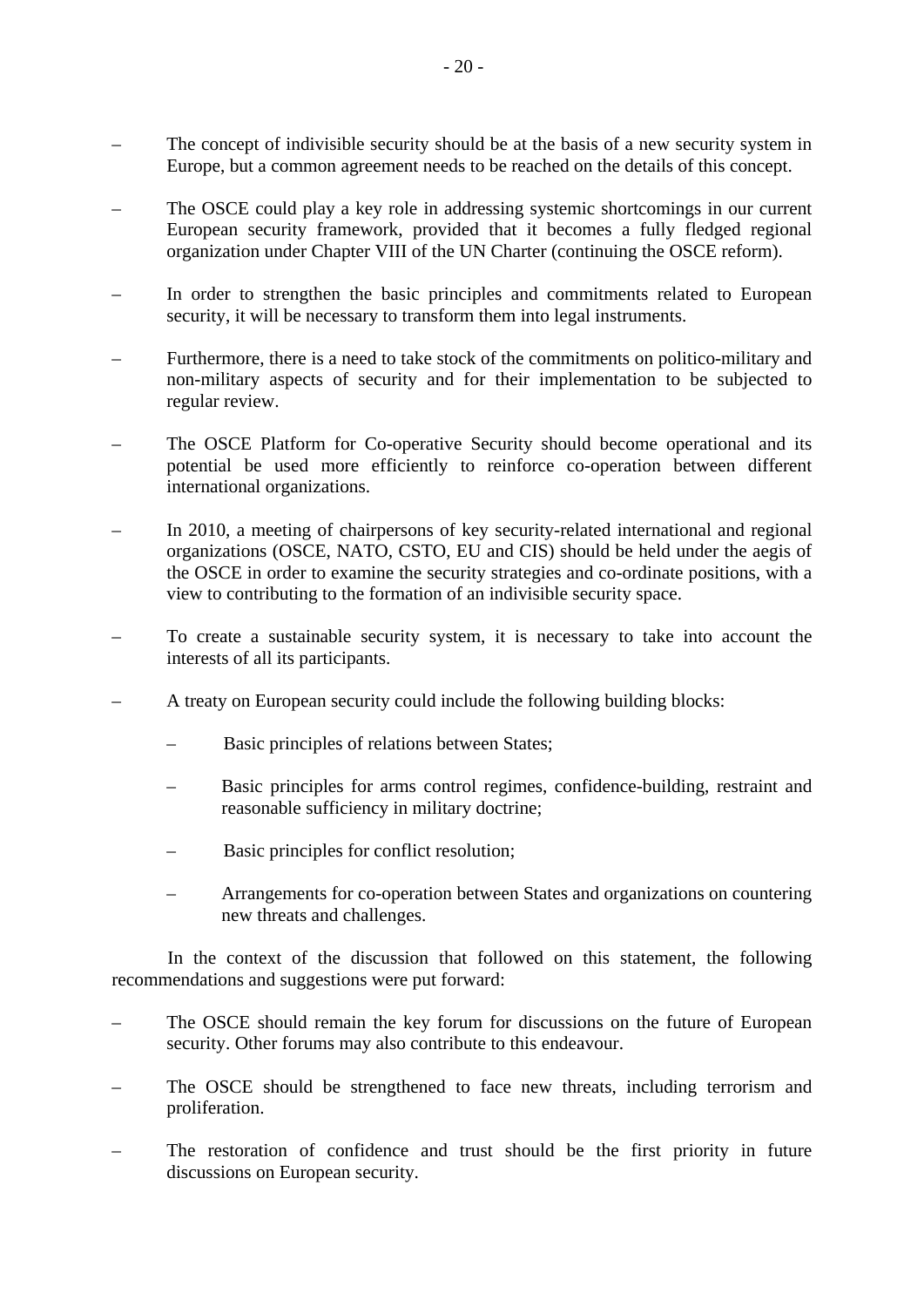- The resolution of protracted conflicts must play a key role in developing the European security framework.
- European security should build on the present *acquis,* including the Helsinki Final Act, the Charter of Paris and the Charter for European Security — there is no need to rewrite existing commitments.
- The concept of indivisible security should be at the basis of discussions on European security.
- The informal ministerial meeting in Corfu should yield practical results on the way forward for the discussion on European security and set out a strategy to the Athens Ministerial Council meeting and beyond.
- The concept of security must remain comprehensive, thus including all three dimensions of security on an equal footing.
- The OSCE should make better use of existing OSCE instruments and mechanisms and consider whether the development of new tools would be beneficial.
- Stability in Afghanistan is a key component for security in the OSCE area. In order to achieve stability in this country, a comprehensive approach is necessary.
- The CFE Treaty and the CSBM regime should be reinvigorated to increase security and stability in the OSCE area. The "parallel actions package" is the most promising avenue for overcoming the crisis related to the CFE Treaty.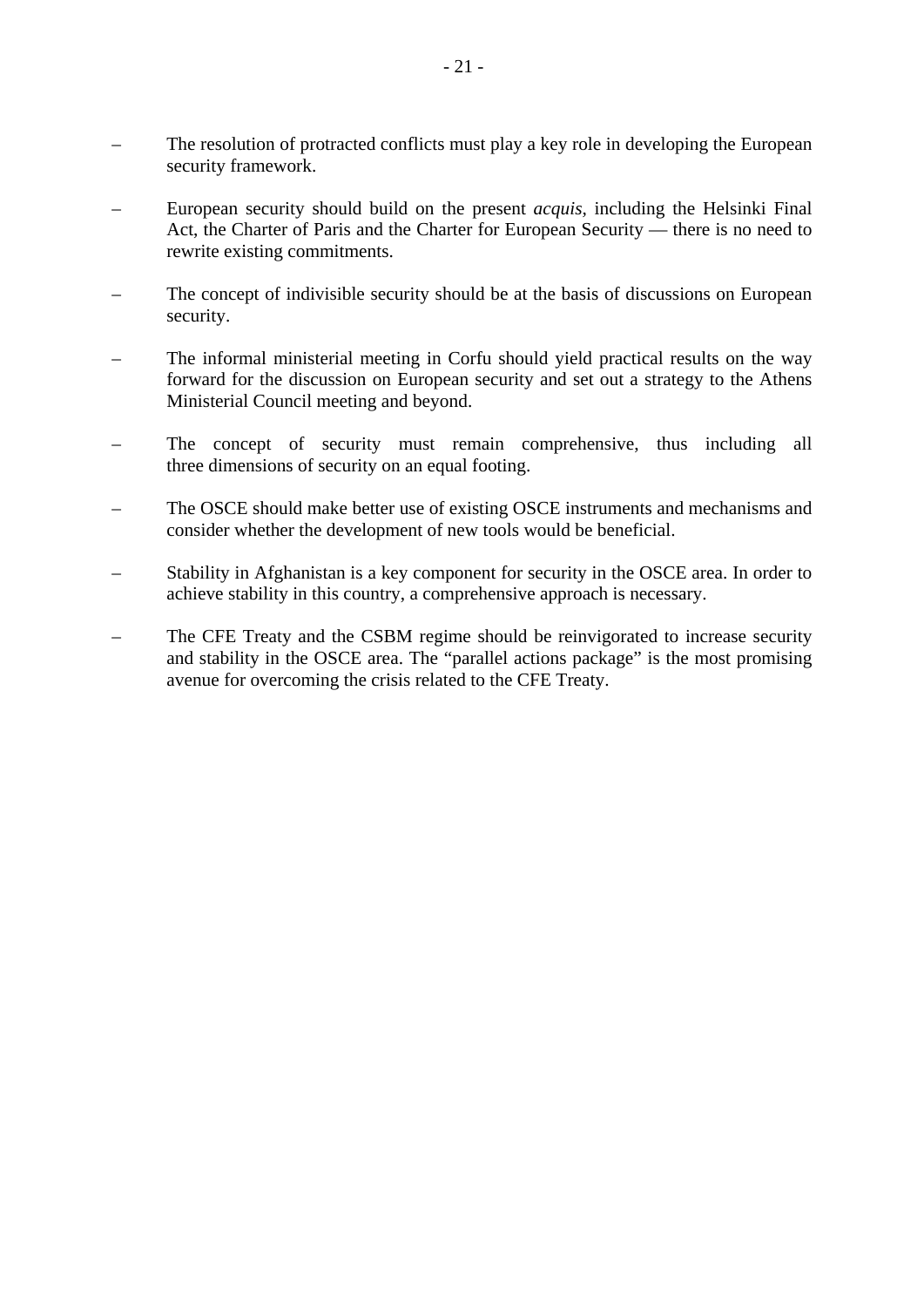# **WORKING SESSION I: THE OSCE'S APPROACH TO AND ACTIVITIES IN THE AREA OF EARLY WARNING, CONFLICT PREVENTION AND RESOLUTION, CRISIS MANAGEMENT AND POST-CONFLICT REHABILITATION**

| Keynote speakers: | Ambassador Rolf Ekéus, Chairman, Stockholm International<br>Peace Research Institute Governing Board, former OSCE High<br><b>Commissioner on National Minorities</b> |
|-------------------|----------------------------------------------------------------------------------------------------------------------------------------------------------------------|
|                   | Ambassador Roy Reeve, Deputy Head, EULEX Mission in<br>Kosovo                                                                                                        |
| Moderator:        | Ambassador Herbert Salber, Director, Conflict Prevention<br>Centre                                                                                                   |
| Rapporteur:       | Jan Kantorczyk, Permanent Mission of Germany to the OSCE                                                                                                             |

 In his introductory remarks, the moderator, Ambassador Herbert Salber, welcomed the fact that the issues to be addressed in the session had remained in the OSCE's focus during the previous few years. At the same time, it had to be acknowledged that neither the activation of OSCE mechanisms and procedures, nor discussions during the previous year's ASRC, nor political dialogue during the many meetings of the FSC/PC had been able to prevent the outbreak of an armed conflict between two OSCE participating States in 2008. The moderator therefore suggested that participating States should consider how better to take the step from early warning to preventive action or appropriate crisis response mechanisms. Finally, Ambassador Salber drew attention to the 2008 Compendium of OSCE Mechanisms and Procedures (SEC.GAL/121/08) and to the 2009 OSCE Concept of Comprehensive and Co-operative Security (SEC.GAL/100/09) with its compilation of documents on the evolution and consolidation of the OSCE approach, noting that these were appropriate reference documents for a forward-looking approach.

 The first keynote speaker, Ambassador Rolf Ekéus, started his presentation by giving a historical overview of Europe's security structures. He stated that NATO, not the OSCE, had become the structural base for the present security order. According to Ambassador Ekéus, it was against this background that President Medvedev had proposed an initiative aimed at searching for an all-encompassing institutional approach for a European co-operative security structure. The OSCE as an institution with highly important and structured capabilities could use this initiative in order to vitalize itself and create a foundation for the missing strategic dialogue between Russia and the West. This dialogue should aim at developing a joint grand strategy for Europe by, for example:

- Elaborating an OSCE-wide approach to energy security;
- Exploring the possibilities for and potential of integrating Russia's economy into the European economy; and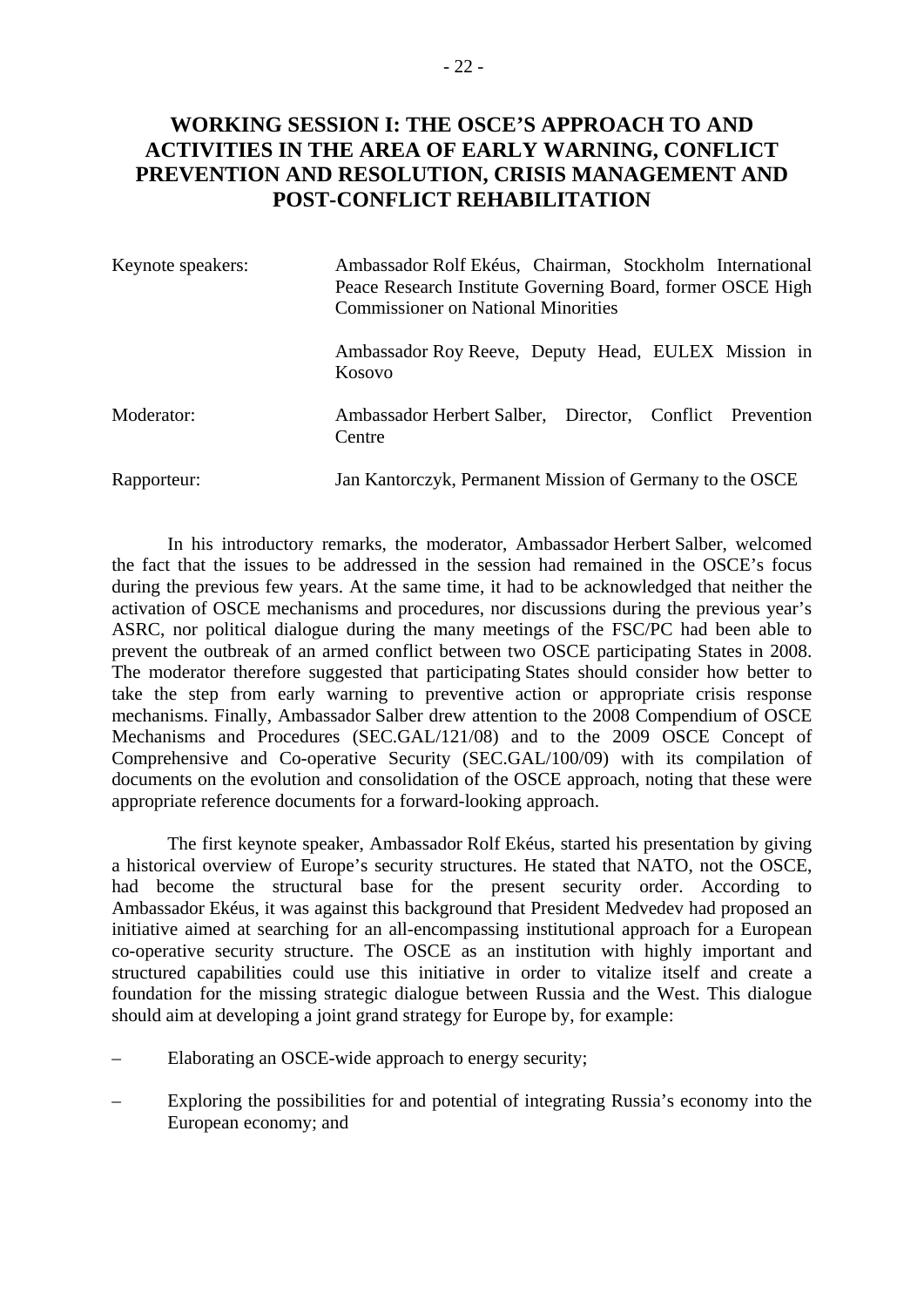Using the OSCE's organizational tools for military co-operation with Russia (supporting the reformation of Russian military forces to make them fit for possible joint operations under UN Security Council or OSCE mandates; joint military exercises; gradually integrating Russian peacekeeping and crisis management forces into corresponding European forces).

 The end of the suspension of the implementation of the CFE Treaty and a revisiting of the Vienna Document were mentioned as central elements for a future European security order.

 With regard to conflicts, Ambassador Ekéus stated that contemporary conflicts, including those in the OSCE area, were geographically limited and driven by regional or even local forces. At the same time, as had been demonstrated by the armed conflict in Georgia in 2008, regional conflicts could have wider political and security repercussions. International efforts aimed at preventing regional conflicts should be focused on addressing inter-ethnic problems and majority/minority relations. He noted that the long-term structural prevention of conflicts depended on many factors, including economic stability, inter-ethnic integration, and respect for the rule of law and human rights. In comparison with other international organizations, the OSCE was uniquely placed to assist in conflict prevention. In this context special emphasis was placed on the work of the OSCE High Commissioner on National Minorities (HCNM). Ambassador Ekéus finally stated that President Medvedev's proposal on European security was in conformity with the OSCE and its potential and that now was the time to come to the right conclusions.

 The second keynote speaker, Ambassador Roy Reeve, spoke about the role of OSCE field operations with regard to early warning, conflict prevention and resolution, crisis management and post-conflict rehabilitation. The OSCE's physical presence on the ground, with activities in all three dimensions, allowed it to play a key role in identifying potential conflict situations and contribute to the resolution of conflicts. In order for this role not be limited, Ambassador Reeve noted, it was essential for OSCE field operations to enjoy, among other things:

- A flexible, non-restrictive mandate;
- Constructive relations with host authorities;
- Adequately trained personnel;
- The will of participating States and the Conflict Prevention Centre (CPC) to provide rapid reaction and guidance to signals received from the field.

 Among other factors relevant for OSCE field operations, Ambassador Reeve mentioned the need for a military component, not just in the mission but also in the Secretariat, to provide senior management with guidance on how to operate in violent conflict situations. Moreover, he argued that the non-career nature of the OSCE could hamper the continuity of the work of field operations. He also reflected on the emergence of other players in areas where the OSCE was operating, particularly the EU ESDP (European Security and Defence Policy) missions.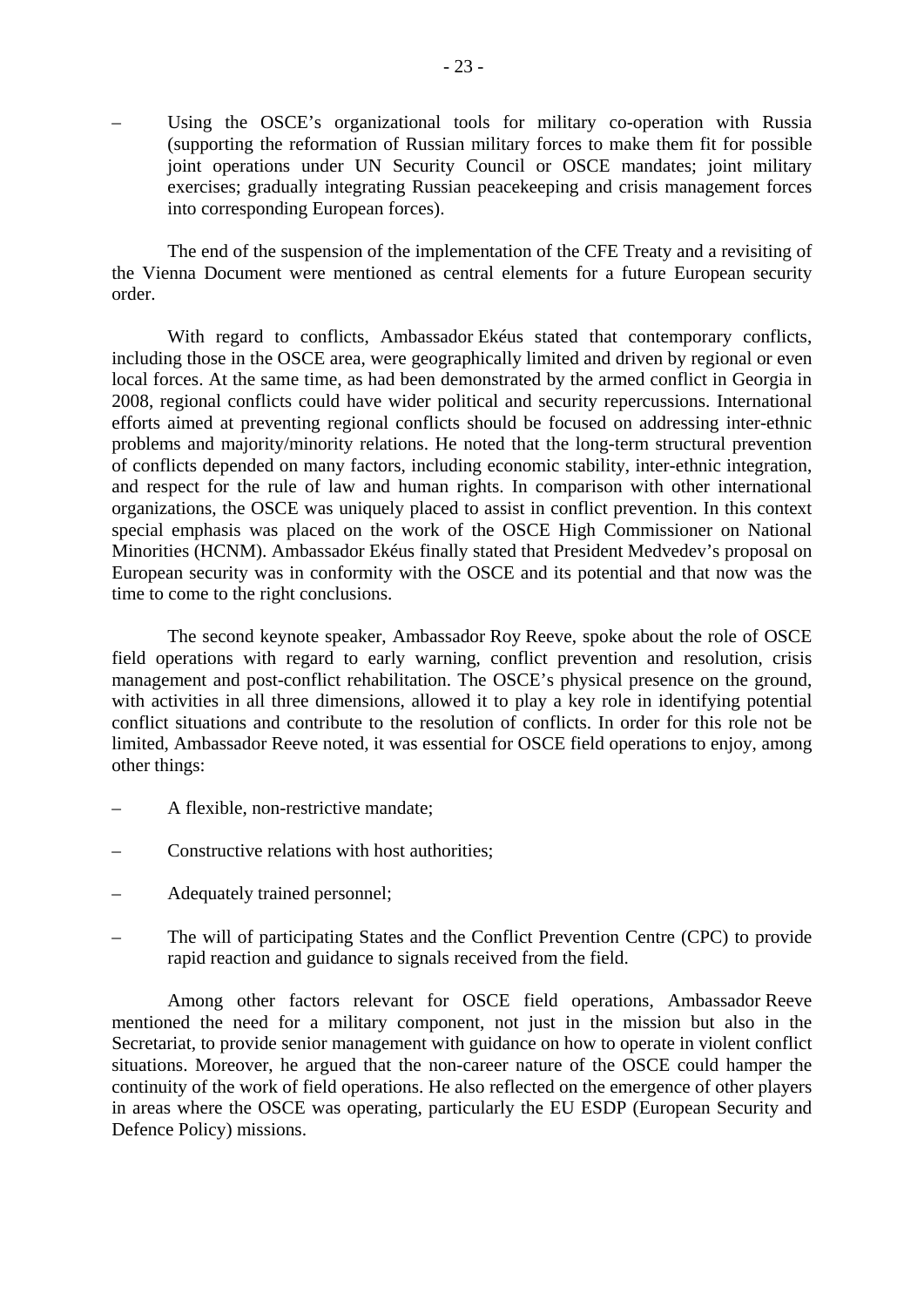#### **Discussion**

 The most significant element in the background to the discussion was the August 2008 armed conflict in Georgia, which had demonstrated the serious security implications that protracted conflicts may have for the overall security in the OSCE area. A total of 14 delegations and other speakers made contributions.

 The first delegation to take the floor proposed a fundamental starting point for the discussion, namely, that the existing security system in Europe had performed its functions well and should not be undermined. The OSCE continued to have great potential to remain important, both as a forum for dialogue and as a provider of mechanisms for solving crises and moving the agenda forward in all three dimensions. The August war in Georgia had demonstrated that although OSCE mechanisms and procedures were still highly relevant, their usefulness depended on the political will of the parties. In comparison with other organizations, the OSCE had added value by virtue of its inclusive membership, its broad and comprehensive concept of security, and its extensive field presence and specialized institutions.

 The delegation then reflected on the importance of close co-operation between the European Union and the OSCE, mentioning three issues that would presumably be high on the OSCE's agenda during the next six months: the future of European security, the situation in Georgia and other protracted conflicts, and matters related to the human dimension. On the subject of arms control, the hope was voiced that the stalemate regarding the ratification of the Adapted CFE Treaty could be overcome, allowing for accession by new countries. Concerning the Vienna Document, the delegation expressed its willingness to discuss proposals aimed at better implementation and at expanding the scope of the Document, although at present it seemed difficult to reach consensus on the latter issue.

 The next delegation started by regretting that the OSCE had failed to prevent the armed conflict in Georgia and that it had been impossible to extend the OSCE Mission to Georgia and the United Nations Observer Mission in that country. The armed conflict had shown that early warning and conflict resolution can only function if all the parties involved display the necessary political will. An appeal was made to the parties to work constructively towards maintaining a role for the OSCE in all of Georgia. The delegation furthermore stated that the trust that had been lost must be regained, not only in Georgia, but also in other protracted conflicts. These and other important questions such as securing the CFE regime had to be discussed openly at the informal meeting of the OSCE foreign ministers in Corfu. It was hoped that the Corfu meeting would mobilize a common political will to provide a structured format for the dialogue on European security with a focus on specific areas in all three dimensions, including the following areas expressly mentioned: increased efforts at resolving regional conflicts, a strengthening of the OSCE's co-operation with other organizations on the basis of the Platform for Co-operative Security, and the sounding out of the OSCE's potential with regard to new security policy challenges such as climate change or energy security. Finally, the hope was expressed that the meeting in Corfu would set the course for the Ministerial Council meeting in Athens, at which a substantial agenda for a European security dialogue could be adopted.

 Another delegation pointed out the far-reaching consequences of the 2008 war between Russia and Georgia for the entire OSCE area and in particular for the Organization's ability to put its conflict prevention and early warning mechanisms into effect. It stated that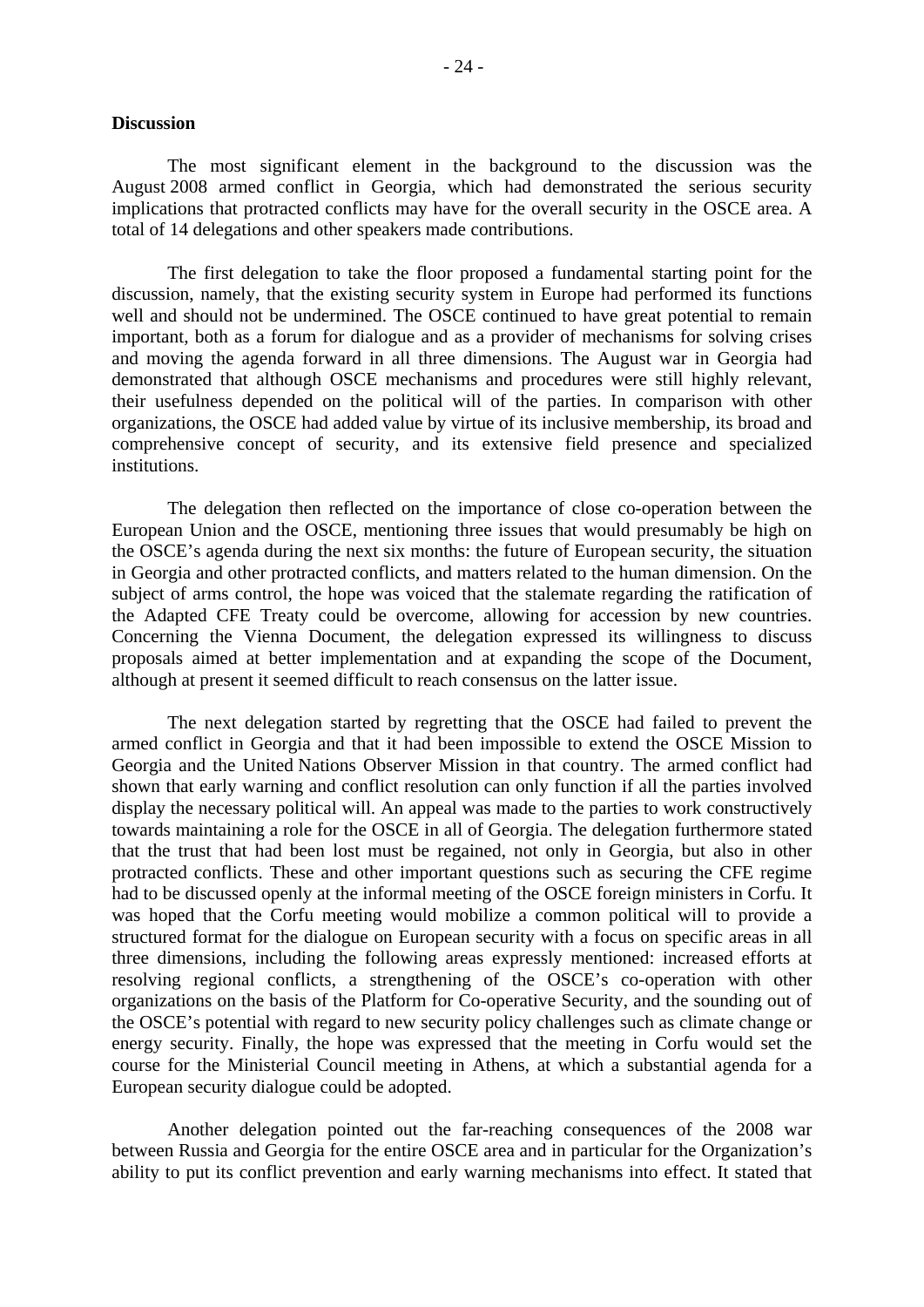their effectiveness had been limited by Russia's lack of political will to apply them in a full and efficient manner. Subsequently, the delegation provided its account of the Russian aggression towards and occupation of Georgia in 2008. Furthermore, the delegation gave its views on how the existing mechanisms could be further improved, specifically proposing that the existing confidence-building, conflict prevention and early prevention mechanisms could be utilized more fully if greater emphasis were placed on accountability and transparency. The implementation of existing commitments should be subject to constant scrutiny, and the OSCE's co-ordination and co-operation with other relevant international actors should be improved, notably in the field of information-sharing. Moreover, ways to further strengthen the ODIHR (Office for Democratic Institutions and Human Rights) and the HCNM should be explored. Finally, it was suggested that further non-consensual mechanisms should be set up within the OSCE for cases in which a country is ready to obstruct and defy shared values as enshrined in the Helsinki Final Act.

 The next delegation drew the attention of the participating States to the contribution by the OSCE Parliamentary Assembly (PA) to the discussion on European security. The upcoming 18th Annual Session and the Winter Session of the PA were mentioned as particularly important events in this regard. The delegation noted that the PA remained committed to engaging with respect to security challenges.

 The next delegation started its intervention by citing the fundamental principle of the OSCE that all participating States have an equal right to security. Against this background, unresolved conflicts created different zones of security and undermined both the stability of States and also regional co-operation. In addition, the delegation noted that parts of the OSCE area had been turned into "black holes" where agreed measures on arms control, CSBMs, border controls, and human and minor rights could not be implemented and verified. These areas had the potential to develop into safe havens for illegal activities. Turning to the OSCE's role with regard to conflicts, it was suggested that measures should be taken to:

- Improve the involvement of field operations in addressing the consequences of conflicts;
- Assess the reasons why the use of the OSCE toolbox has been limited so far.

 The inability to activate OSCE mechanisms and the Organization's perceived inability to deal with regional crises as demonstrated by the conflict in Georgia should not be seen as grounds to challenge the existing security institutions and mechanisms or the agreed commitments. Instead, their validity and integrity should be reconfirmed through the display of the political will necessary for their activation.

 Another delegation spoke in favour of further consolidating the OSCE's capacity in conflict prevention and resolution. Enhanced interaction with other relevant international actors, such as the European Union and the Council of Europe, would support conflict resolution efforts and strengthen the OSCE as a forum for broad security dialogue. The same delegation voiced its conviction that the Transdniestrian conflict could be solved if all parties concerned were to show the necessary political will. It also noted that the package proposal remained valid and that a high-level donor conference could mobilize means for post-conflict rehabilitation efforts. The same delegation suggested enhancing the capacities of the OSCE Mission to Moldova to facilitate political dialogue and implement confidence-building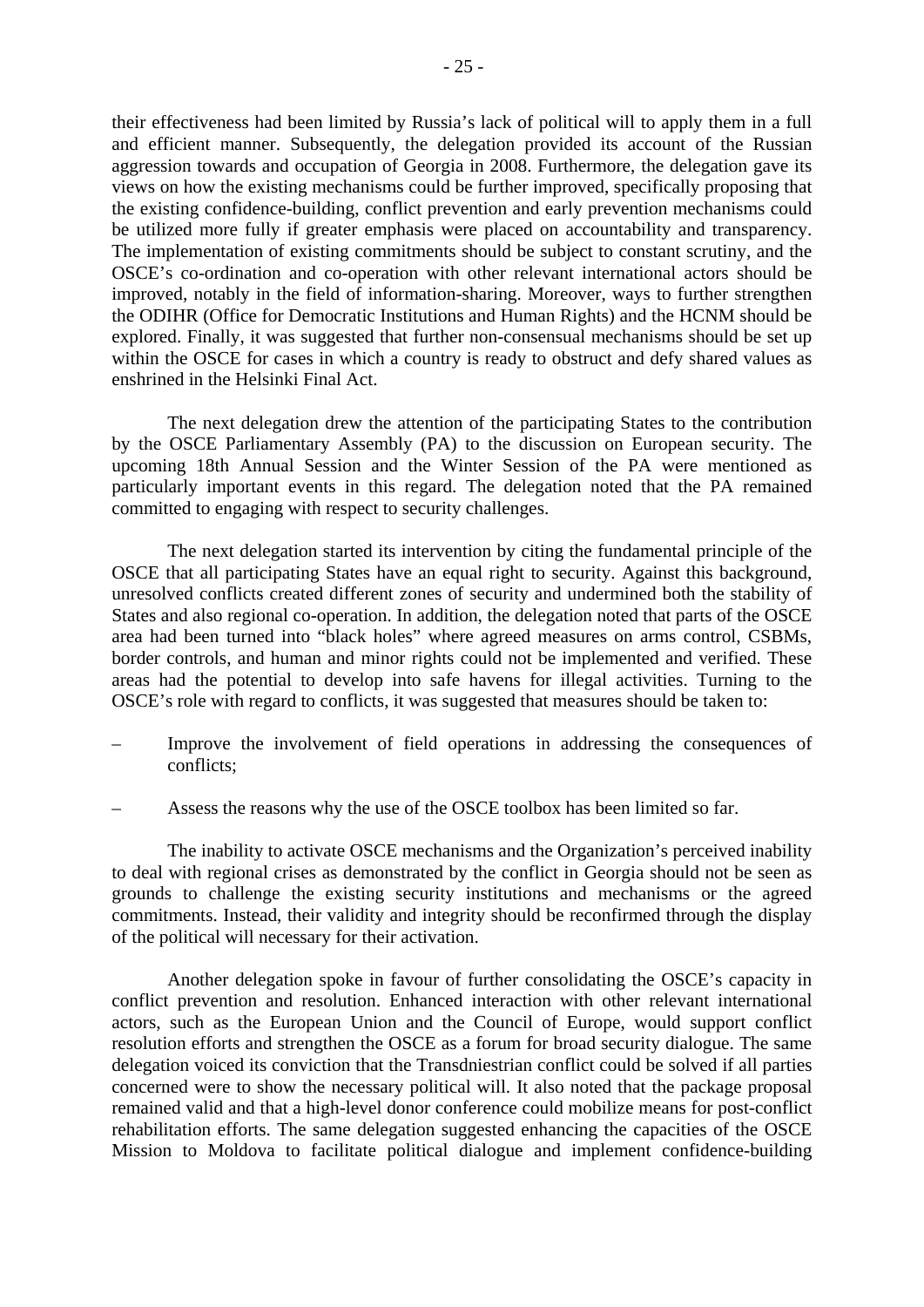measures, both in the economic and social sphere and also in gradual disarmament and demilitarization.

 The Head of the OSCE Mission to Moldova gave a briefing on the latest activities with regard to the settlement of the Transdniestrian conflict and risk reduction, including a seminar on CSBMs organized by the Greek OSCE Chairmanship in Vienna, which had permitted the holding of an informal "5+2" meeting.

 According to another delegation, the internationally accepted legal right to self-determination of the people of Nagorno-Karabakh meant that the peaceful and just resolution of the conflict was of utmost importance. Recent developments, including meetings between the Presidents of Armenia and Azerbaijan, were signs of progress in the process for which the OSCE Minsk Group had proven to be an effective and credible format.

 The next delegation suggested that thought should be given to how the OSCE's policies and approaches might be changed to help it to perform its tasks more effectively under present-day conditions. It argued that regional conflicts should be prevented and settled on the basis of universal principles. The Russian initiative for a treaty on European security was largely aimed at enshrining these principles in law. According to the delegation, Georgia's military aggression against South Ossetia in August 2008 had represented a most flagrant violation of international norms and humanitarian principles. Besides, it had seriously undermined the authority of the OSCE. In this context the delegation expressed its hope that negotiations could be resumed on the future OSCE presence in Georgia and South Ossetia. Regarding other protracted conflicts, there had been progress on Nagorno-Karabakh, but the situation with respect to the Transdniestrian conflict had remained unchanged.

 The next speaker stated that the violation of minority rights was often a root cause of unresolved conflicts. It was therefore suggested that any discussion on European security should include national minority issues and take into account the Bolzano/Bozen recommendations of the OSCE High Commissioner on National Minorities.

 Another delegation highlighted the importance of regional co-operation and of the elaboration of stable regional mechanisms for security in Europe. In this context, mention was made of diplomatic efforts by Serbia with regard to Kosovo and of the work of the OSCE Mission in Kosovo (OMIK) on the basis of a status-neutral approach.

 The next delegation supported OSCE activities with regard to the prevention and resolution of conflicts and emphasized the role of field operations. In this regard it deplored the closure of the OSCE Mission to Georgia but spoke in favour of continued OSCE engagement in Georgia through such bodies as the HCNM, the CPC, the ODIHR and the Chairmanship. In general terms, this delegation suggested working on improving OSCE instruments and mechanisms with respect to conflict prevention while taking account of the fact that sometimes not all participating States showed the political will to use existing instruments. In this connection, it was suggested that consideration should be given to the possibility of making more resources available to the CPC.

 Another delegation considered that the OSCE was uniquely positioned to be active in conflict prevention, in particular through its field operations and the HCNM. It furthermore maintained that the existing set of documents, institutions and procedures was quite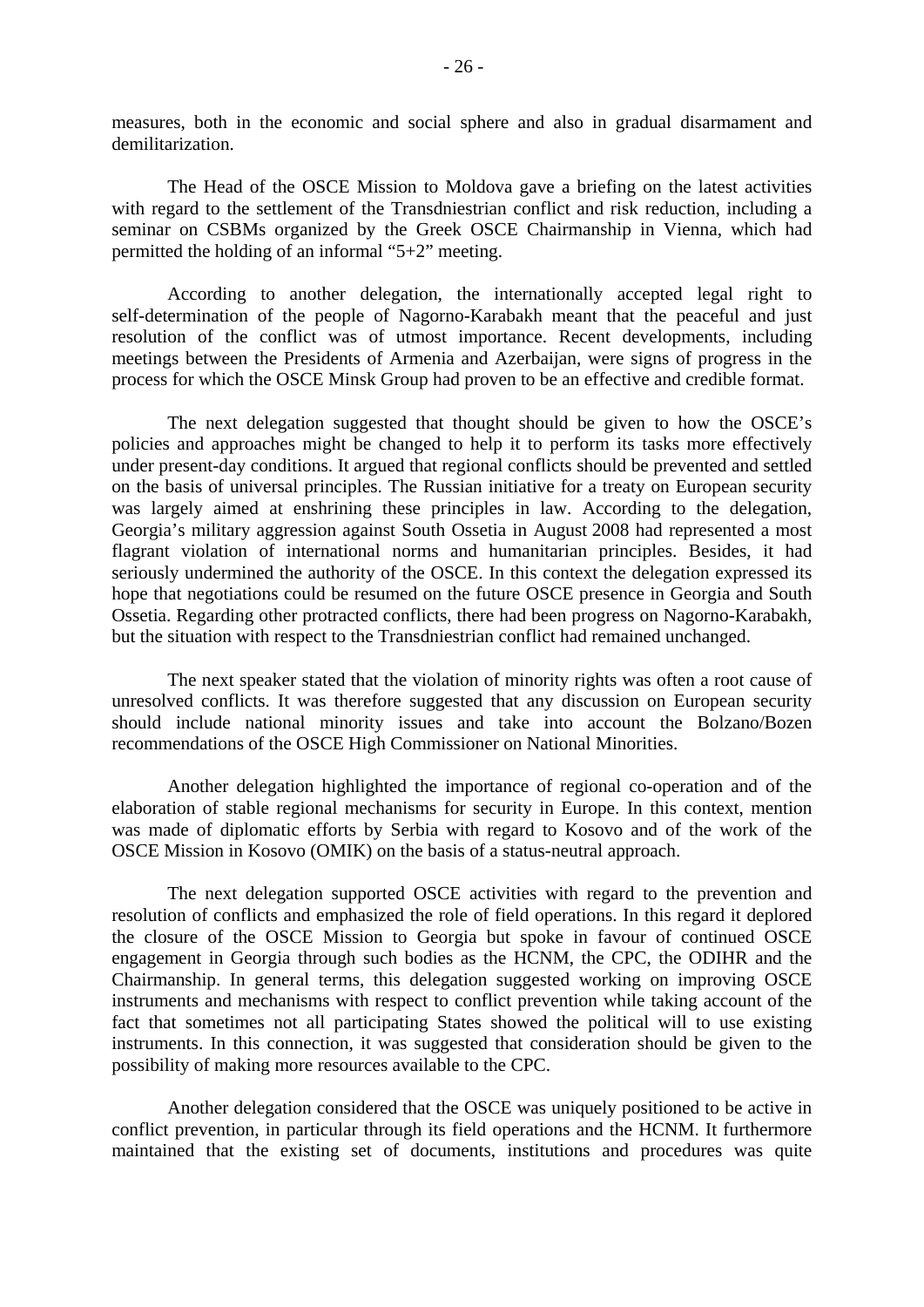impressive and that, before discussions on potential new tools were started, existing instruments should be reviewed.

 In its second intervention of the working session, one delegation spoke about the alarming security situation in the North Caucasus region and suggested that the OSCE, including the HCNM and the ODIHR, should deal with this problem by providing an inclusive platform for addressing challenges to security and stability in this particular region. This intervention provoked an immediate response from another delegation, which agreed that there are grave security problems in the North Caucasus due to internal and external developments but assured participants that it had taken steps necessary for the resolution of the problems.

 In his brief concluding remarks, the moderator recommended that existing OSCE mechanisms should be re-examined with an eye to their appropriateness and applicability.

#### **Recommendations and suggestions**

- The OSCE's capacity in the area of early warning and conflict prevention and resolution must be enhanced on the basis of agreed principles and UN Charter Provisions.
- The OSCE should improve its instruments and mechanisms with respect to conflict prevention;
- The OSCE should develop unified approaches to the prevention and peaceful resolution of conflicts in the OSCE region.
- OSCE institutions and field operations should remain instrumental for early warning, conflict prevention and conflict resolution, as they have the capacity to address all phases of a conflict cycle;
- In view of occasional instances of lack of political will causing difficulties in the activation of OSCE mechanisms, it is advisable that non-consensual procedures in the area of preventive action and crisis management should be developed.
- The OSCE could consider taking a more active role in the region of Northern Caucasus, particularly through the HCNM and ODIHR.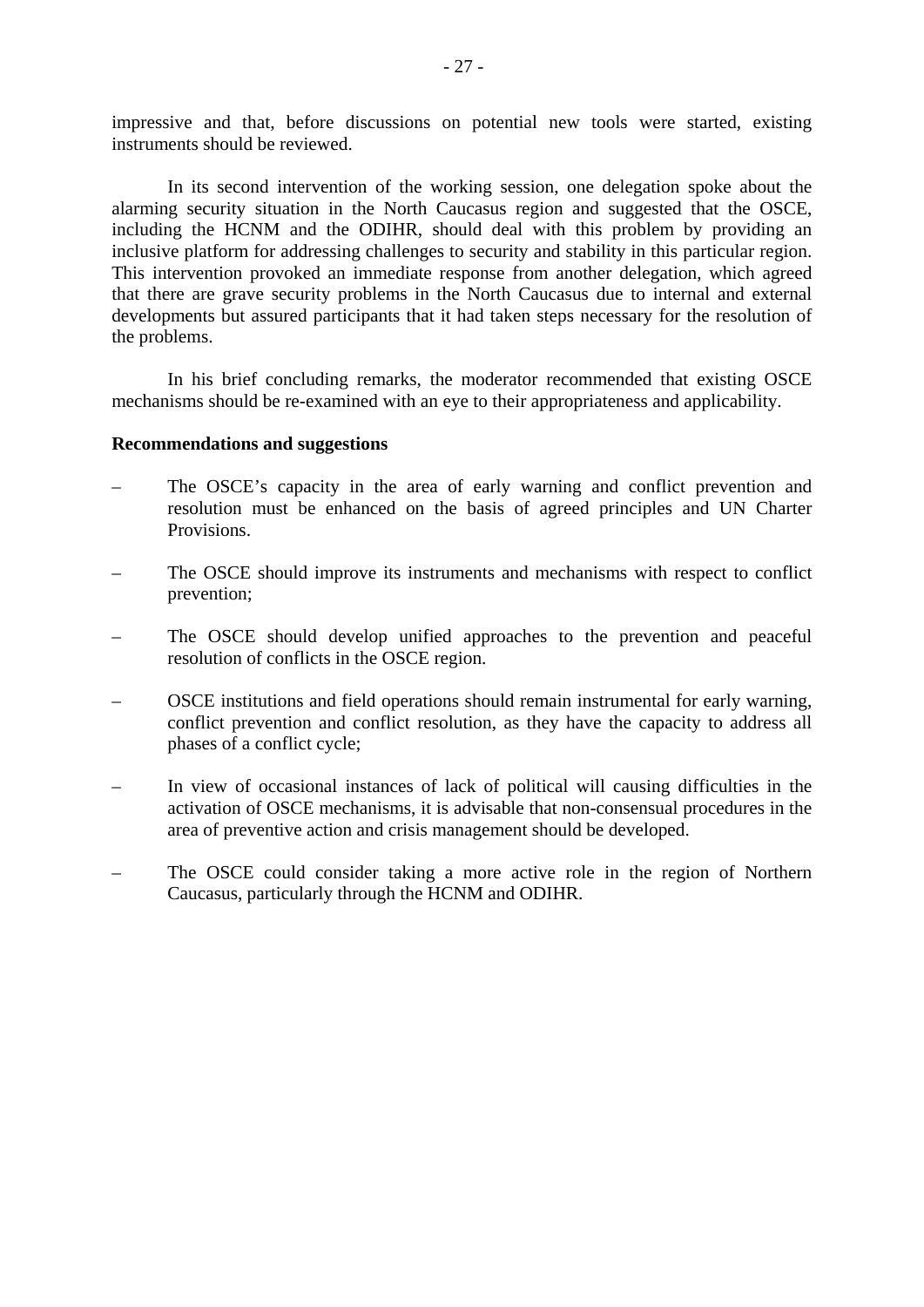# **WORKING SESSION II: POLITICO-MILITARY ASPECTS OF SECURITY: ARMS CONTROL ARRANGEMENTS AND CONFIDENCE- AND SECURITY-BUILDING MEASURES IN THE OSCE AREA**

| Keynote speakers: | Ambassador<br>Commissioner for Disarmament and Arms Control, Federal Foreign<br>Office, Germany                                      | Klaus-Peter | Gottwald, Federal | Government |
|-------------------|--------------------------------------------------------------------------------------------------------------------------------------|-------------|-------------------|------------|
|                   | Professor Vyacheslav Nikolayevich Kulebyakin, Chair of International<br>Law at the Moscow State Institute of International Relations |             |                   |            |
| Moderator:        | Ambassador Eric Lebédel, Permanent Representative of France to the<br><b>OSCE</b>                                                    |             |                   |            |
| Rapporteur:       | Mr. Valerio Negro, Permanent Mission of Italy to the OSCE                                                                            |             |                   |            |

 The main focus of the session was on efforts in the field of arms control agreements and confidence- and security-building measures (CSBMs). In particular, participants reviewed the state of play concerning the Conventional Armed Forces in Europe (CFE) Treaty regime; the Vienna Document 1999 (VD 99), also considering possible ways to develop it further and improve its implementation; and the Open Skies Treaty.

 Ambassador Gottwald recalled that the dialogue between participating States at the ASRC and in various other OSCE forums could build on the discussions that took place at the high-level meeting of experts in Berlin on 10 June 2009, which dealt with the future of conventional arms control. According to Ambassador Gottwald, the delegations present at that meeting agreed that arms control, disarmament and confidence-building were key elements for an integrated security policy in the Euro-Atlantic area. He underlined that today's and future challenges are and will become more diverse, and even if they were increasingly of a non-military nature, the attempt to prevent an arms build-up remained part of a responsible and preventive security policy, as did efforts to remove the causes of tension. The keynote speaker pointed out that there was a broad consensus on maintaining and, where necessary, adapting the current European arms control architecture, the main elements of which were the CFE Treaty, the VD 99 and the Open Skies Treaty. These elements had to be strengthened (especially the CFE and the VD 99, which had suffered considerable damage in recent years) in order to be able to still perform their original role and prove effective in tackling regional and subregional crises. The Berlin conference had once again reaffirmed the essential importance of the CFE Treaty in European security, underlining the urgent need to overcome the current crisis, either by using the elements provided for by the Agreement on Adaptation or by placing further instruments alongside the CFE Treaty itself to jointly support the overarching architecture. Therefore, it must remain a priority to counter any further erosion of the CFE Treaty and to prevent any spillover effect onto other arms control instruments. If the current CFE crisis was to be overcome, the focus on the "parallel actions package" had to be maintained. Moreover, the role of conventional arms control in protecting stability and security in the OSCE area had to be preserved and expanded.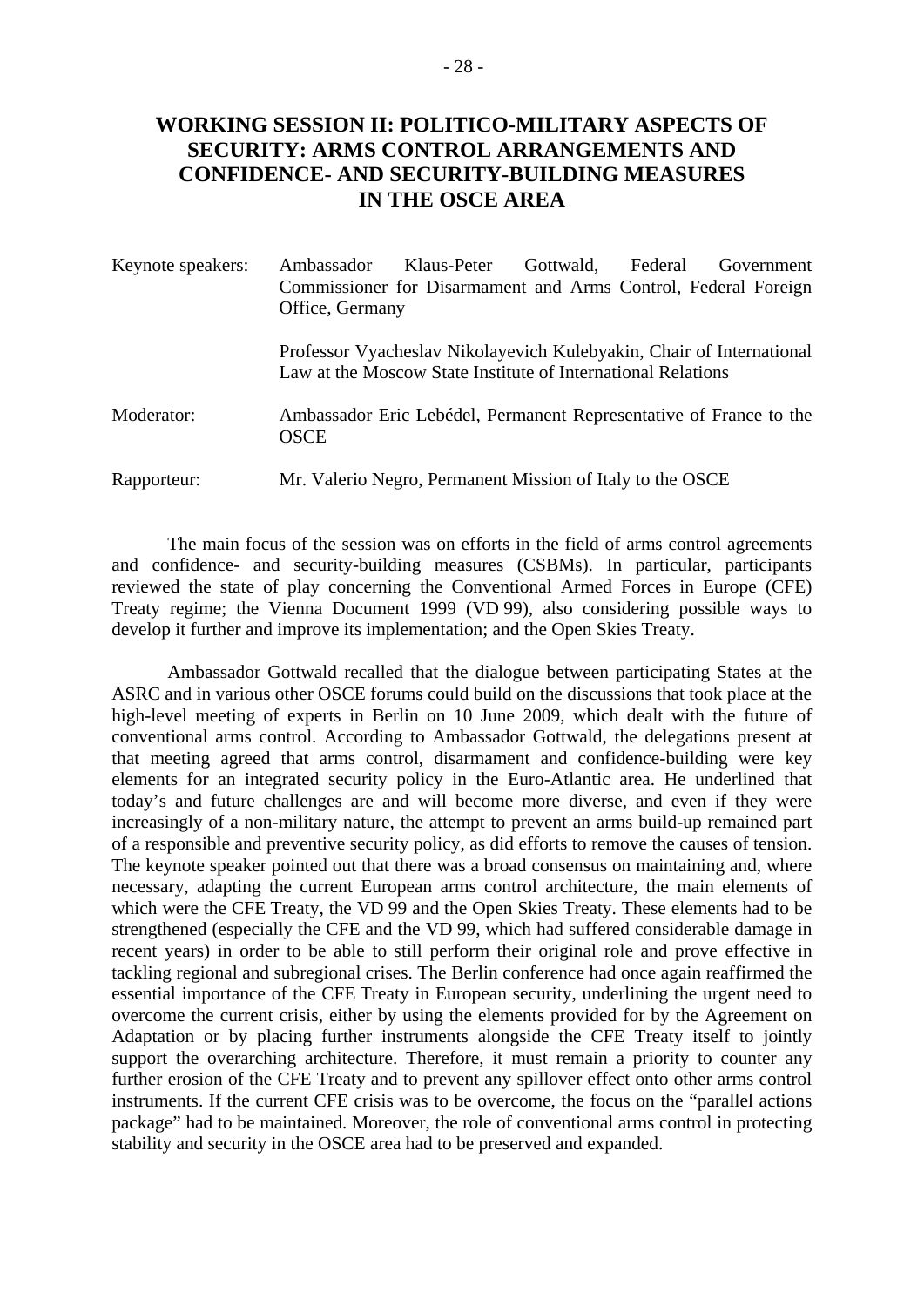Professor Kulebyakin drew the attention of participants to the process that had followed the disintegration of the USSR and of the Warsaw Treaty Organization, arguing that a consistent display of good will and compromise by the Russian Federation had been met by a policy of enlargement (both in membership and scope) that ran counter to the wider interests of global stability. The current crisis related to the situation surrounding the CFE Treaty was in Professor Kulebyakin's opinion a consequence of this course of action, the Treaty having had the purpose of establishing a balance of conventional armed forces that was no longer matched by the political and military reality in Europe. The ongoing situation could be overcome by using the "parallel actions package" as the basis for a comprehensive document on the restoration of the viability of the conventional arms control regime in Europe, leading to a process of provisional application of the Agreement of Adaptation and finally to its entry into force. Professor Kulebyakin argued that the VD 99's provisions were manifestly out of touch with today's requirements, but that proposals for its modernization (also providing for an exchange of information on naval forces and multinational rapid reaction forces) had been blocked by a number of countries, thus imperilling the viability and the relevance of the Document itself. An opportunity for rethinking the situation in the OSCE common space was now offered by the Russian initiative to conclude a treaty on European security, which should be swiftly followed up on. The initiative was not to involve the contemplation of the dismantling of existing institutions or the abandonment of security agreements and arrangements already in force, but was to help focus attention on hard security issues and also to drive the discussion at the OSCE away from peripheral issues.

### **Discussion**

A number of delegations took the floor, contributing to a lively debate.

 One delegation argued that the OSCE was the most appropriate but need not necessarily be regarded as the only forum for a dialogue on the future of European security. Discussion on the subject should build upon existing principles, commitments and institutions, and maintain a cross-dimensional approach. The delegation further stated that the greatest risks in the Euro-Atlantic area were of a regional and subregional character and that an effort must therefore be made to allow these risks to be adequately mitigated by the existing mechanisms, tools and CSBMs. In this regard, the current crisis surrounding the CFE regime must be overcome and the Treaty must be adapted, as appropriate, to the current international situation.

 One delegation voiced its concern about the lack of progress concerning the ratification of the Agreement on Adaptation of the CFE Treaty. The delegation noted that the provisional application of the Treaty was an interesting suggestion, pending agreement of the States Parties on the basis of the "parallel actions package".

 Another delegation argued that the political crisis related to the CFE Treaty was rooted in the different strategic perspectives held by States Parties on the post-Cold War reality, and that maintaining accountability, avoiding any potential rise of arms supplies, and overcoming the block-to-block approach should be retained as priorities in the pursuit of the entry into force of the Agreement on Adaptation.

 Another delegation argued that the so-called "first dimension" of the OSCE had seriously deteriorated since the end of the previous decade, and that immediate action was needed to restore, strengthen and develop the arms control regime and the CSBMs. In order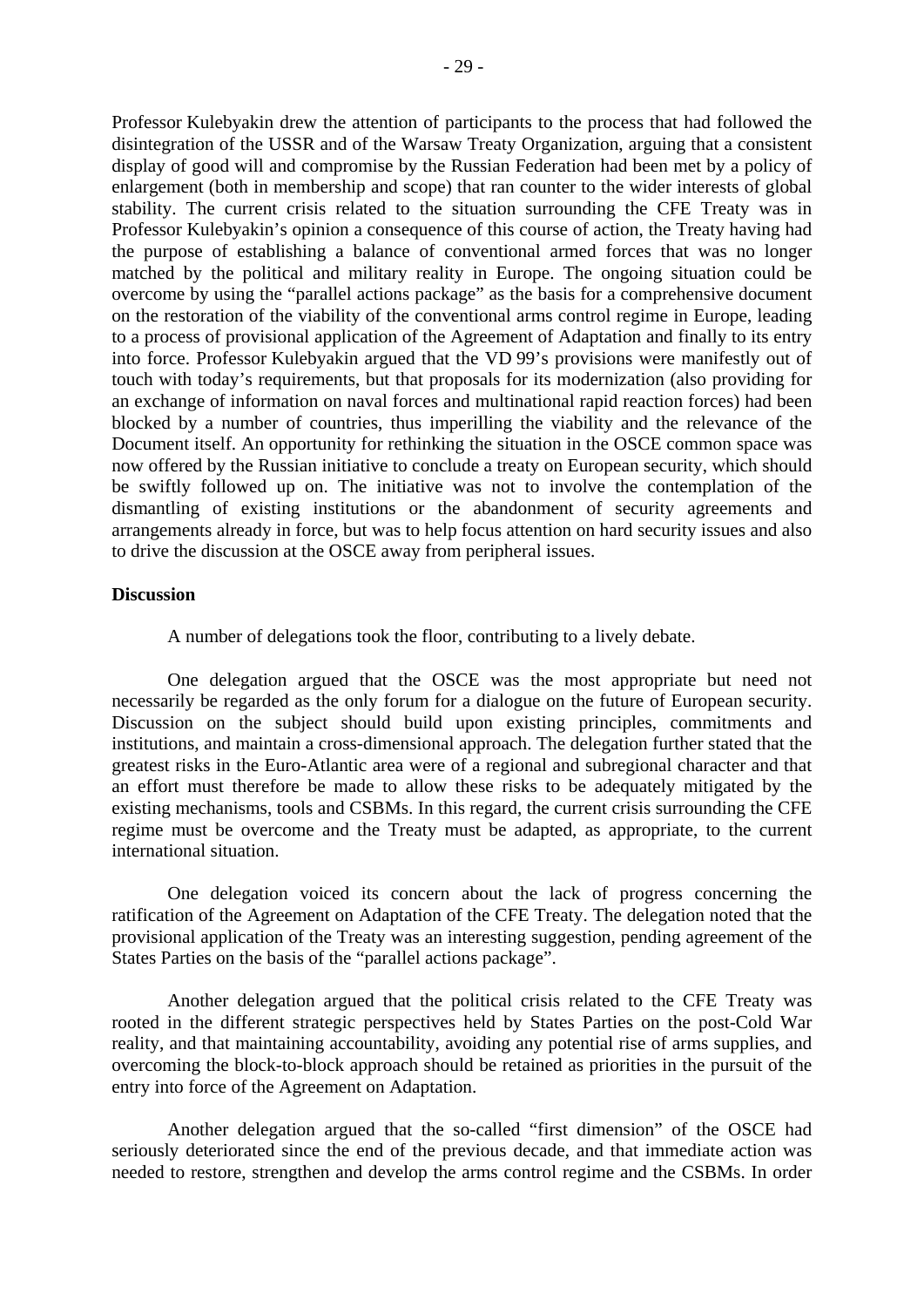for this to be done, the disarmament sphere should be given a more solid legal basis. Also, more efforts were needed to overcome the crisis surrounding the CFE Treaty on the basis of the so-called "parallel actions package". Finally, the delegation argued that the VD 99 should be updated. In order to revitalize the politico-military dimension of the OSCE, consideration should be given to organizing a second special meeting of the FSC on the future of arms control in Europe, and also to the adoption of a draft Ministerial Council decision this year, urging participating States to work more energetically on arms control and CSBMs.

 Another delegation reaffirmed the value of the OSCE and the FSC with regard to significant security challenges and the implementation of CSBMs in the Euro-Atlantic area. It also stressed the importance of the fulfilment of existing commitments, first and foremost the CFE Treaty, the implementation of which had been suspended by one State Party. The current political crisis related to the CFE Treaty had the potential to undermine the essential trust and security the CFE regime had provided to the OSCE area for years. Hence, efforts must be intensified to find a solution to the crisis that would take the concerns of all Treaty partners into account. The nexus between terrorism and non-proliferation as an area where the OSCE could build capacity and make a significant contribution to preventing proliferation was also highlighted.

 Another delegation underlined the important role that confidence-building measures could play in helping to settle long-standing issues in the conflict zones. It argued that enhanced accountability and improved transparency measures were necessary to ensure greater compliance with the CFE Treaty's commitments.

 Another delegation underlined the fact that the provisions of the CFE Treaty, by creating an increased sense of security for all OSCE participating States, had brought equal benefits to its States Parties and to those outside the Treaty. It stated that the political crisis related to the CFE Treaty should therefore be promptly resolved on the basis of the so-called "parallel actions package". The importance of the promotion of regional security through the adoption of bilateral arrangements was stressed, as was that of expanding existing CSBMs between participating States.

 Another delegation agreed with the previous delegation that the CFE Treaty remained one of the key elements of conventional arms control in Europe and that its regime must be preserved in order to guarantee stability and security on the continent. At the same time, the continued significance of the CSBMs should not be overlooked, and new measures could be envisaged, in particular on a regional scale.

 Another delegation supported the "parallel actions package" as a promising basis for further negotiations to overcome the political crisis related to the CFE Treaty, emphasizing at the same time that existing commitments must be fulfilled. According to this delegation, OSCE commitments and principles of international law had been violated by one participating State in August 2008. Moreover, the subsequent agreements brokered by other participating States with regard to the conflict in Georgia had also not been fulfilled, leading to an undermining of stability in the whole OSCE area.

 Finally, a further delegation agreed that the OSCE's attention should remain focused on arms control and that the CFE Treaty and that the VD 99 should be modernized. It argued that consideration should be given to proposals for a provisional application of the Agreement on Adaptation of the CFE.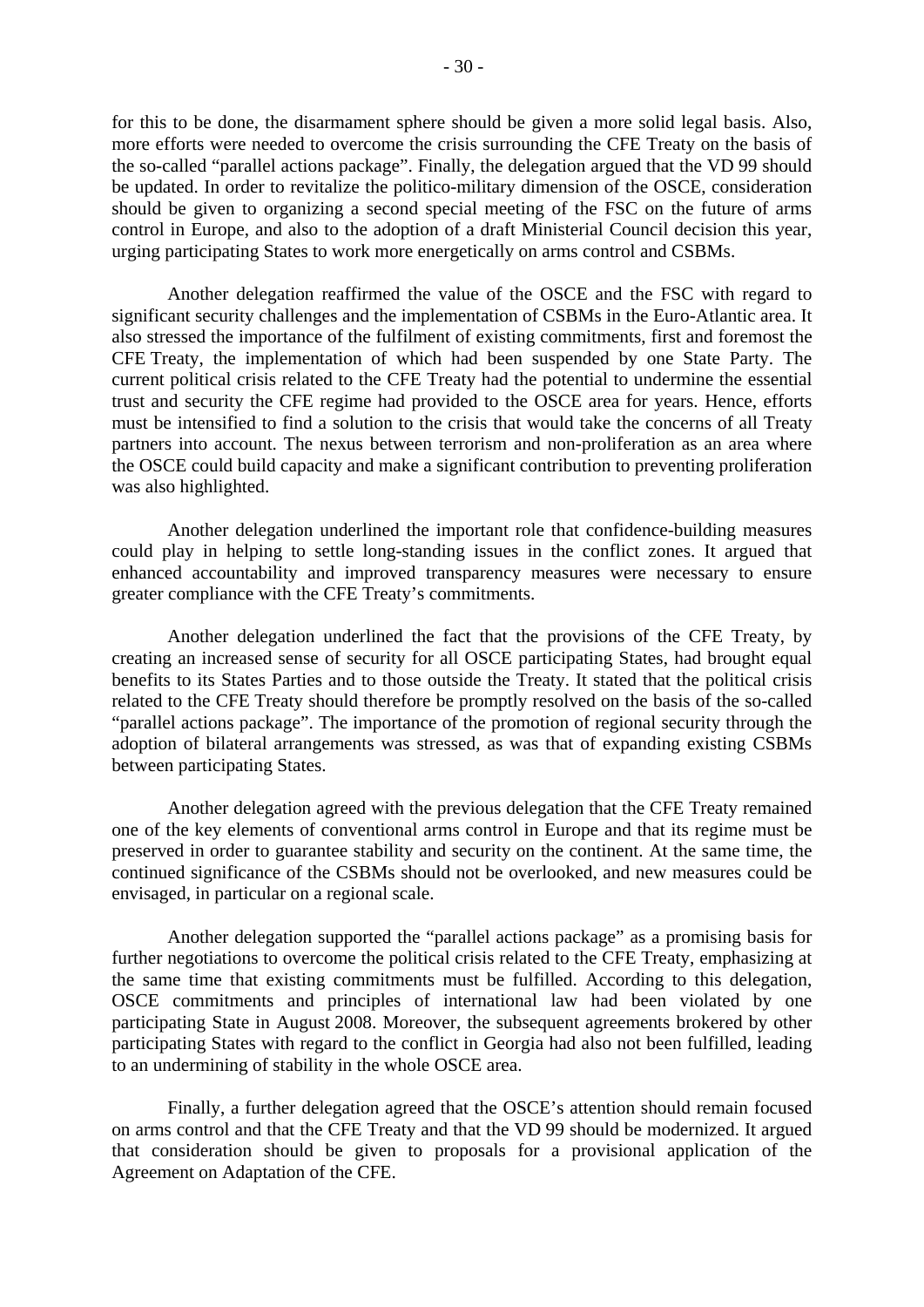In closing, the moderator identified several themes common to the interventions, including: the recognition of the importance of the existing instruments and the need for their improvement; the central role of the existing mechanisms of conflict prevention, which were to be strengthened also through the revitalization of arms control (and first and foremost of the CFE Treaty); the ongoing significance of the OSCE, and within it of the Forum for Security Co-operation, in any debate on a renewed framework for military security.

### **Recommendations and suggestions**

 Working session II therefore offered the following suggestions and recommendations for further consideration:

- The OSCE instruments of crisis prevention and crisis management must continue to be underpinned by the concept of "indivisible security" in the Euro-Atlantic area and other key principles such as those contained in the Helsinki Final Act;
- A broad, multi-dimensional and all-encompassing concept of security must be preserved;
- Existing arrangements/institutions dealing with European security should not be dismantled, nor should security agreements and arrangements already in place be abandoned;
- The OSCE should be recognized as the most appropriate forum for discussion on the future of European security;
- The impact of technological developments and new aspects of the command and use of armed forces should be taken into greater consideration;
- Some provisions of the VD 99 should be modernized, providing for the inclusion of exchange of information on naval forces and multinational rapid reaction forces;
- A program of immediate action should be worked out in the field of arms control and CSBMs
- The possibility of the application of CSBMs at a regional and subregional scale in order to prevent local conflicts and crises should be fully explored;
- An innovative approach of "reciprocal parallelism", preserving the principles of balance and regional stability, should be adopted;
- The CFE Treaty remains an essential pillar of European security, and priority should continue to be given to the countering of any further erosion of the CFE regime and to the prevention of a "spillover" affecting other arms control instruments;
- A treaty on European security could confirm and make legally binding basic principles, criteria and tasks in the field of arms control;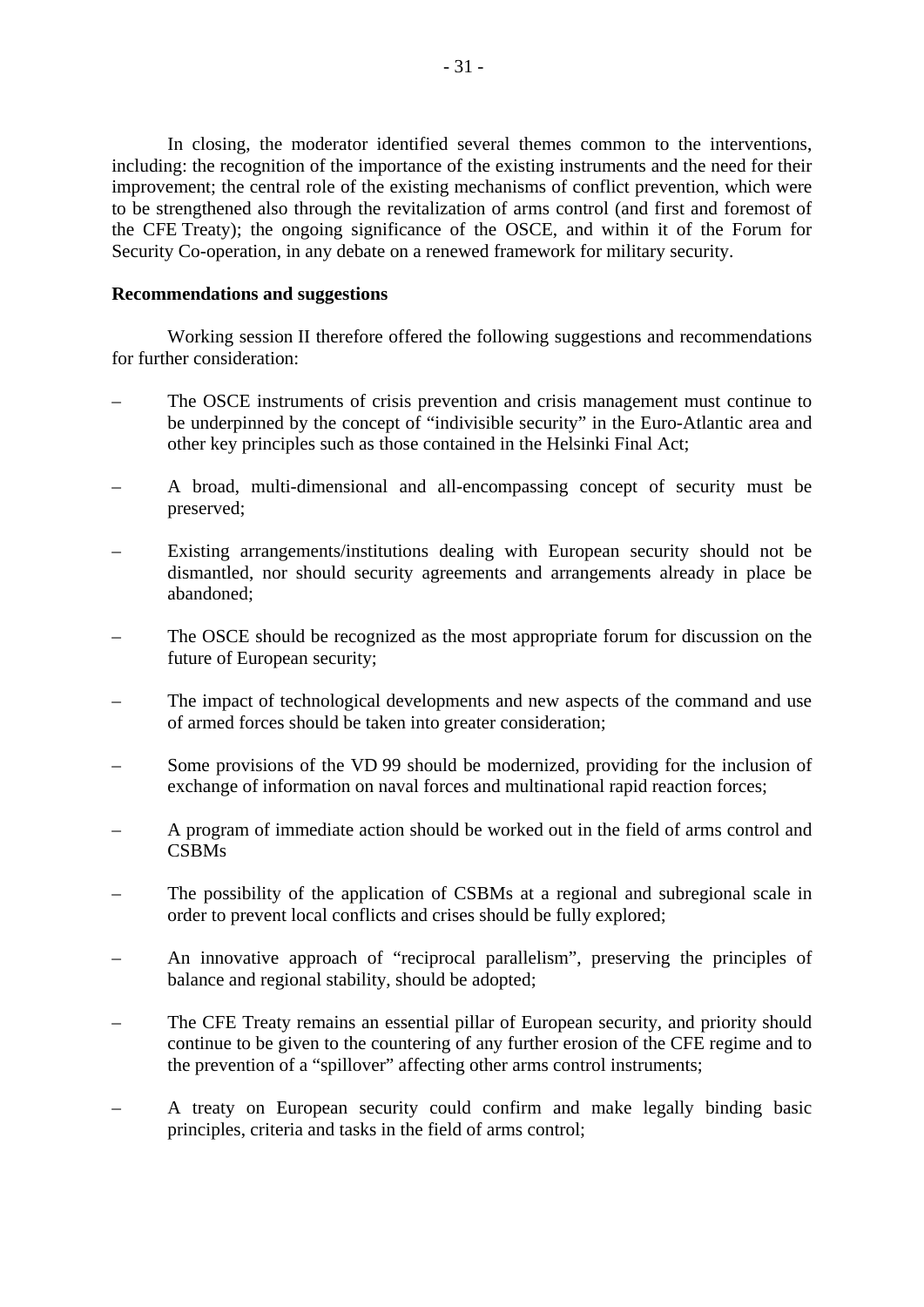- Intensified negotiations on the draft "parallel actions package" could overcome the CFE Treaty crisis;
- Another special FSC meeting on the future of European arms control as a follow-up step to the Berlin conference of 10 June 2009 should be convened;
- The existing bilateral negotiating channel on the CFE Treaty must be fully pursued in order for multilateral discussions in other venues to be productive;
- Full advantage should be taken of the opportunity offered by the second review conference on the Treaty on Open Skies in 2010 to make further progress in its implementation, e.g., through "digitalization";
- A draft Ministerial Council decision should be elaborated on the future activities of the FSC with a special focus on arms control and CSBMs;
- More attention should be drawn to the link between counter-terrorism and non-proliferation work and the OSCE should build on its strengths and increase its involvement in this area.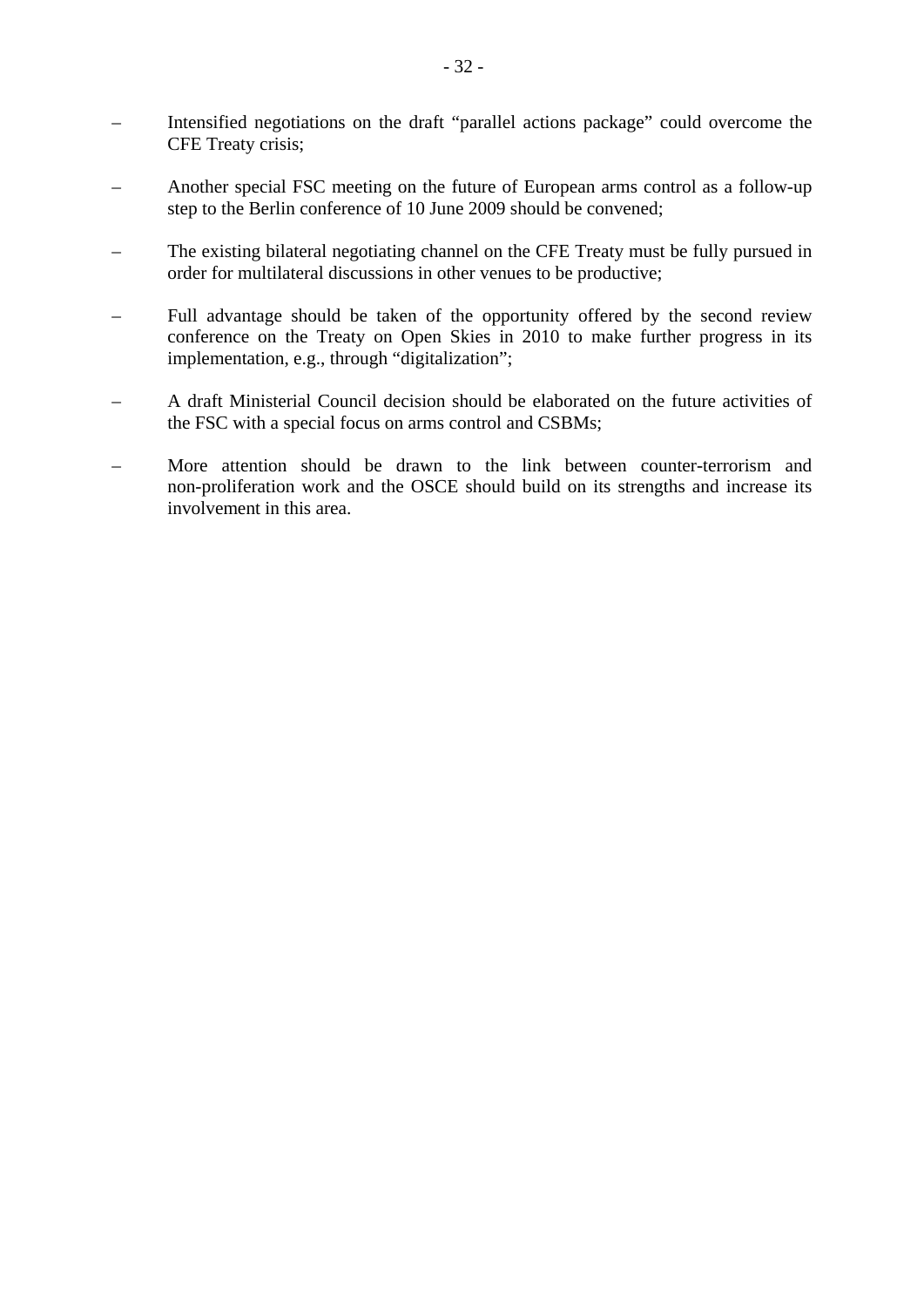# **WORKING SESSION III: THE OSCE'S COMPREHENSIVE AND CO-OPERATIVE APPROACH TO PREVENTING AND COMBATING TERRORISM AND RELATED THREATS**

| Keynote speakers: | Mr. Jean-Paul Laborde, United Nations Special Advisor on<br>Counter-Terrorism                                                                                    |  |  |  |
|-------------------|------------------------------------------------------------------------------------------------------------------------------------------------------------------|--|--|--|
|                   | Professor Yonah Alexander, Senior Fellow at the Potomac<br>Institute for Policy Studies and Director of its International<br><b>Center for Terrorism Studies</b> |  |  |  |
| Moderator:        | Ambassador Kairat Abdrakhmanov, Permanent Representative<br>of the Republic of Kazakhstan to the OSCE                                                            |  |  |  |
| Rapporteur:       | Mr. Andrew Hyde, US Mission to the OSCE                                                                                                                          |  |  |  |

 The main focus of the third working session of the Annual Security Review Conference was on exploring the possibilities for realizing the OSCE's concept of comprehensive security in combating terrorism. A special emphasis was placed on the implementation of OSCE Ministerial Council Decision No. 10/08 and the resulting 1 April report of the Secretary General on OSCE counter-terrorism activities (Report of the Secretary General on OSCE Counter-Terrorism Activities, 2001–2008 in Implementation of MC.DEC/10/08).

 The first keynote speaker, Mr. Laborde, looked at other multilateral efforts to combat terrorism and described the experience of the UN Counter-Terrorism Strategy adopted in 2006. One key element of the strategy was the explicit link with regional security organizations such as the OSCE and the role they play in implementing UN Security Council resolutions and conventions on terrorism. He outlined the role of the UN Counter-Terrorism Implementation Task Force (TF), emphasizing that while the main responsibility for implementing UN Counter-Terrorism Strategy rested with member States, the TF provided support and guidance. As a regional organization, the OSCE could also work with the TF and act as a catalyst. Mr. Laborde enumerated the four pillars of action on which the UN Counter-Terrorism Strategy rests: 1) measures to address the conditions conducive to the spread of terrorism; 2) measures to prevent and combat terrorism; 3) measures to build State capacity to prevent and combat terrorism and to strengthen the role of the United Nations system in that regard; and 4) measures to ensure respect for human rights for all and the rule of law as the fundamental basis for the fight against terrorism. The UN had been particularly effective in implementing pillars 2 and 3. The OSCE could continue to make an effective contribution to pillars 1 and 4 while also contributing to the overall strategy through conflict prevention efforts. Mr. Laborde concluded by stressing the lasting importance of regular exchanges of information between global, regional and functional organizations and the priority of protecting human rights through the fight against terrorism.

 The second keynote speaker, Professor Yonah Alexander of the Potomac Institute for Policy Studies, underscored the importance of so-called "soft" power in the fight against terrorism. Efforts such as those undertaken in the OSCE's human dimension, for example, put a spotlight on the effect of terrorism on its victims rather than on the message of the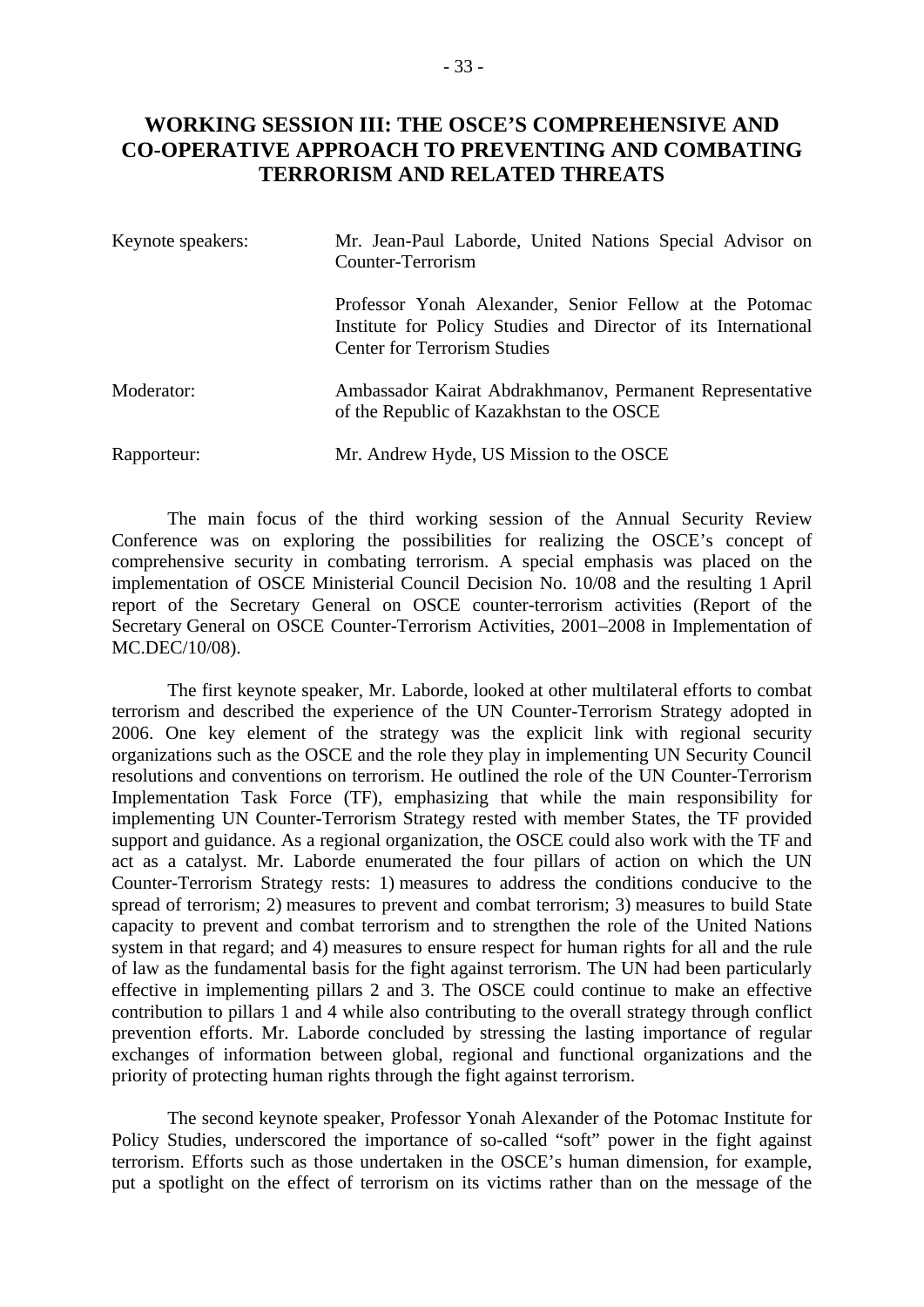perpetrators. It was also important to look at factors contributing to terrorism, such as socio-economic characteristics and ethnic, racial and religious environments. Intensified nationalism, increased narco-trafficking, the arms trade and environmental changes were cited as potential inputs to terrorist activities. Some governments or national groups might also be sources of contributions to terrorist movements outside of their borders. Professor Alexander listed four categories of trends that have a negative or positive impact on the likelihood of terrorism: threats to safety, welfare and civil rights; the stability of the State system; the strength of national and international economies; and the expansion of democracy. Suggesting that the threat of terrorism was going to increase, he urged the OSCE to think about its economic, political and psychological costs and to consider the possibility of an escalation to "super-terrorism" involving weapons of mass destruction. The bottom line of the OSCE's work should be a variety of methods aimed at assessing the nature of the threat and how it is perceived by the public and political leadership. He concluded by making

two points: firstly, more open borders across Europe present new opportunities not only to terrorists but also to counter-terrorism efforts; and secondly, there are no simplistic solutions to terrorism, especially as it is often linked to other chronic security problems.

#### **Discussion**

 The keynote speeches were followed by extensive discussion, during which conference participants made a broad array of observations and presented several ideas. Several delegations focused on the unique role played by the OSCE in the fight against terrorism – one pointed to the co-operative nature of its efforts, while another remarked that the OSCE's comprehensive perspective on security, covering all three dimensions, was particularly relevant. A number of delegations asked about individual aspects of the OSCE's counter-terrorism activities and how they fitted into a larger, global pattern of counter-terrorism work. A couple of delegations commented on the convergence of the OSCE's counter-terrorism work with efforts by the Alliance of Civilizations. Other delegations pointed out the constructive contribution the OSCE's counter-terrorism activities could make to the implementation of United Nations Security Council resolutions 1540 (2004) and 1810 (2008) on non-proliferation of weapons of mass destruction.

 A few delegations noted that insufficient account had been taken of terrorism in the OSCE's traditional definition of security challenges and that the OSCE framework for combating it had developed on an ad hoc basis over the past decade. One delegation stressed the need for a link between the "new" threat posed by terrorism and ongoing discussions on European security architecture. Another Delegtion urged Professor Alexander to add a particular terrorist group to a list in his paper, underlining the danger it poses.

 Several delegations commented on the excellent basis for this discussion provided by the Secretary General's report on the OSCE's counter-terrorism activities pursuant to Ministerial Council Decision No. 10/08. One delegation pointed out that the report provided a comprehensive look at the OSCE's work and that the speakers' presentations had provided a useful assessment of the value of those activities. A few delegations made reference to follow-up activities that they would be supporting; the realization of public-private partnerships, especially with media and on critical energy infrastructure, was highlighted. One delegation said the report underscored the broad-based expertise the OSCE had been able to build up in this area over the previous few years.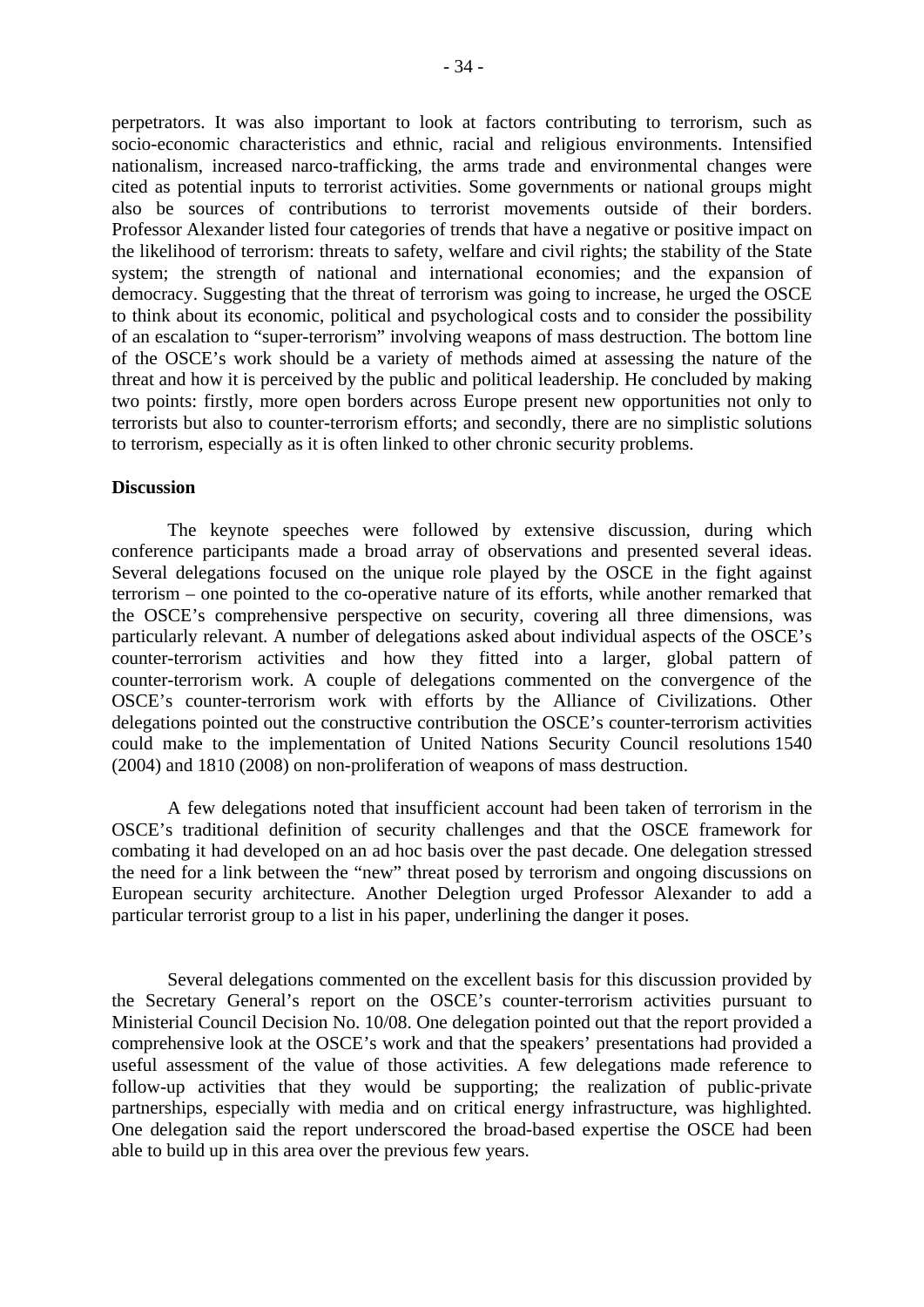Building on comments from both speakers on the importance the OSCE places on protecting human rights in the fight against terrorism, a number of delegations highlighted this as a priority and an area where the OSCE has established a constructive track record. A representative of the Office for Democratic Institutions and Human Rights noted that the Organization's work in fighting extremism contributed to combating terrorism and stressed the importance of gaining the engagement of civil society in these efforts. One delegation noted that upholding basic human rights principles enabled the OSCE to become more effective in the fight against terrorism. Another delegation cited the OSCE's work to combat violent extremism as an excellent example of how the OSCE was capable of combining human rights and counter-terrorism work to good effect. Several delegations mentioned that visible co-operation among the various OSCE executive structures was of constant value in that it demonstrated the fusing of values and activities.

 Several delegations noted the value of regional partnerships to the OSCE's work on counter-terrorism. One delegation underscored this point and urged OSCE participating States to consider supporting legislation outlawing ransom payments to terrorist groups and organizations. Several other delegations emphasized the contribution that the OSCE's efforts to fight terrorism could make to the Organization's assistance to Afghanistan, particularly with regard to counter-narcotics and border security.

 Two delegations debated the degree to which disputed regions not completely under national control were breeding grounds for terrorism. One insisted that these "ungoverned spaces" provided implicit support for terrorists while the other pointed out that most transnational criminals in general operated from territory under the control of a national government.

 Several subregional groups provided background on their activities and on ways in which they support OSCE efforts to combat terrorism. A delegation representing a group of States gave an extensive briefing on their work, highlighting agreements and activities in connection with law enforcement. A representative of the Commonwealth of Independent States detailed its implementation of five programmes of action dedicated to combating terrorism, trafficking in human beings, illicit trafficking in narcotic drugs, psychotropic substances and their precursors, and illegal migration.

 One delegation proposed that an OSCE political conference on the prevention of terrorism should be held in 2010 and suggested that counter-terrorism should become a regular feature of future, longer ASRCs. It also called for the reinforcing of the work of the Security Committee to give greater structure to the Committee's activities, in particular with a view to making it possible to extend regular invitations to meetings to representatives of specialized international agencies and national experts.

 In closing, Mr. Laborde, in response to a question on the experience of establishing the UN Task Force, said that the final emergence of an identity for the group, after multiple contacts, was essential to its effective operation. Also, putting different representatives of organizations in charge of specific working groups helped forge agreement on tangible steps. Both keynote speakers urged the OSCE to give more thought to a strong contribution to efforts to counter radicalization and extremism. Furthermore, Professor Alexander urged delegations to continue to look at the whole picture of counter-terrorism work and not just the individual parts, also reminding them of the link of terrorism to organized crime and even maritime piracy.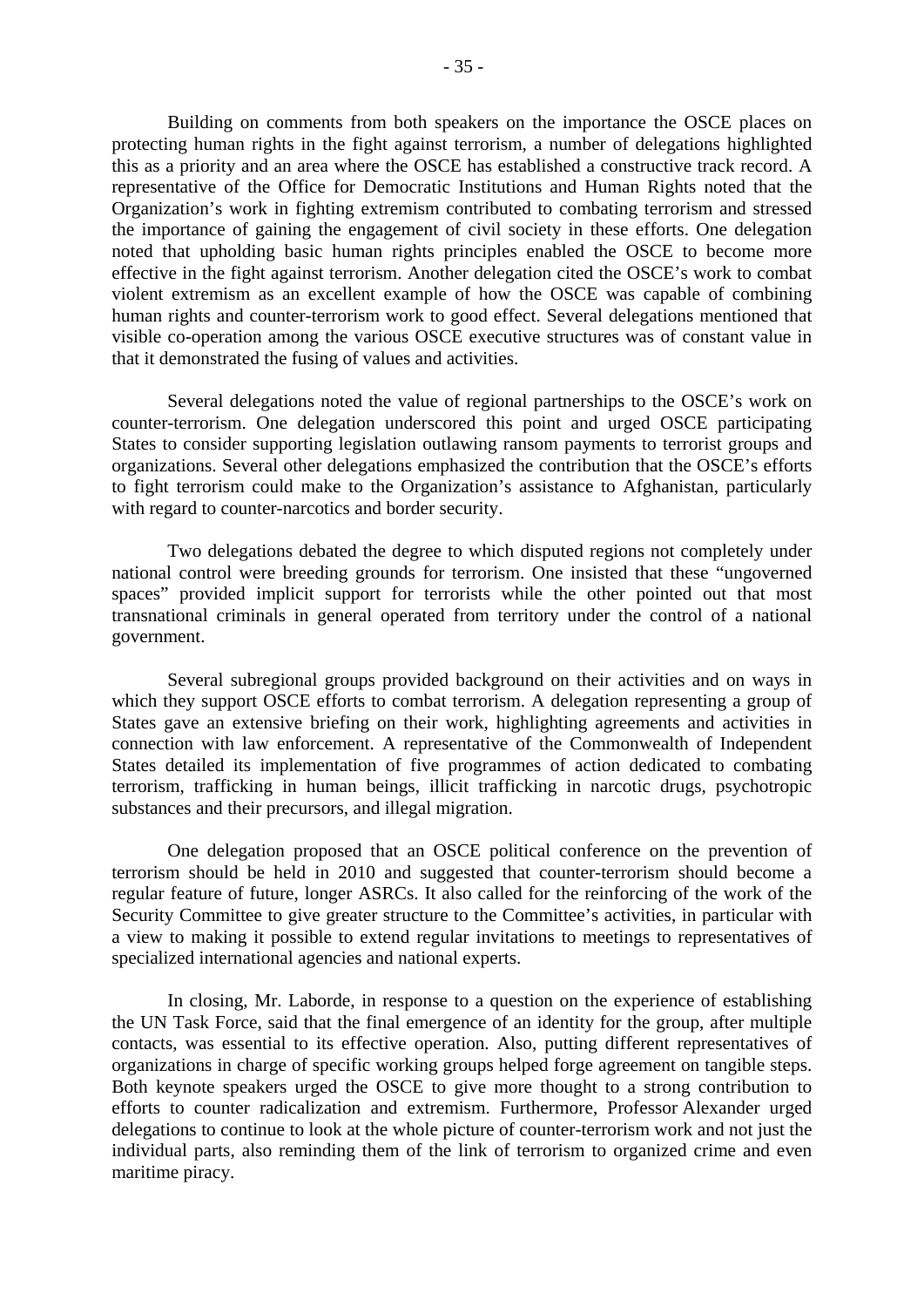### **Recommendations and suggestions**

- The OSCE should continue to make an effective contribution to the implementation of the UN Counter-Terrorism Strategy, in particular through measures related to its first and fourth pillars;
- The OSCE should be strengthened in order to contribute effectively to the fight against new security threats, which raise challenges to European security in all three dimensions;
- As terrorism is one of the most serious threats to European security, it is important that co-operation among governments, international organizations and regional organizations is intensified to combat it effectively;
- The role of the OSCE in non-military aspects of security should be enhanced, inter alia by promoting the ASRC, organizing relevant supplementary meetings and strengthening Secretariat capacity as well as the work of the Security Committee.
- The OSCE should look at factors that contribute to terrorism, such as socio-economic characteristics and ethnic, racial and religious environments;
- The OSCE should think about the economic, political and psychological costs of terrorism and consider the possibility of an escalation to "super-terrorism" involving weapons of mass destruction;
- The bottom line of the OSCE's work should be a variety of methods aimed at assessing the nature of the threat and how it is perceived by the public and political leadership;
- There is a need to link the "new" threat posed by terrorism and the ongoing discussions on European security;
- Protecting human rights in the fight against terrorism should be made a priority for the OSCE's counter-terrorism work;
- OSCE participating States should consider supporting legislation outlawing ransom payments to terrorist groups and organizations;
- Counter-terrorism should become a regular theme of future ASRCs;
- The OSCE should organize a political conference on the prevention of terrorism, to be held in 2010;
- As the OSCE has the capacity to provide added value, inter alia by identifying new cutting-edge technology related to counter-terrorism, it should enhance its cooperation with other relevant international organizations in this area.
- The OSCE could examine the possibility of elaborating a draft Athens MC Decision on combating the threat of illegal drugs and could consider holding a conference on the combating of drug trafficking in 2010.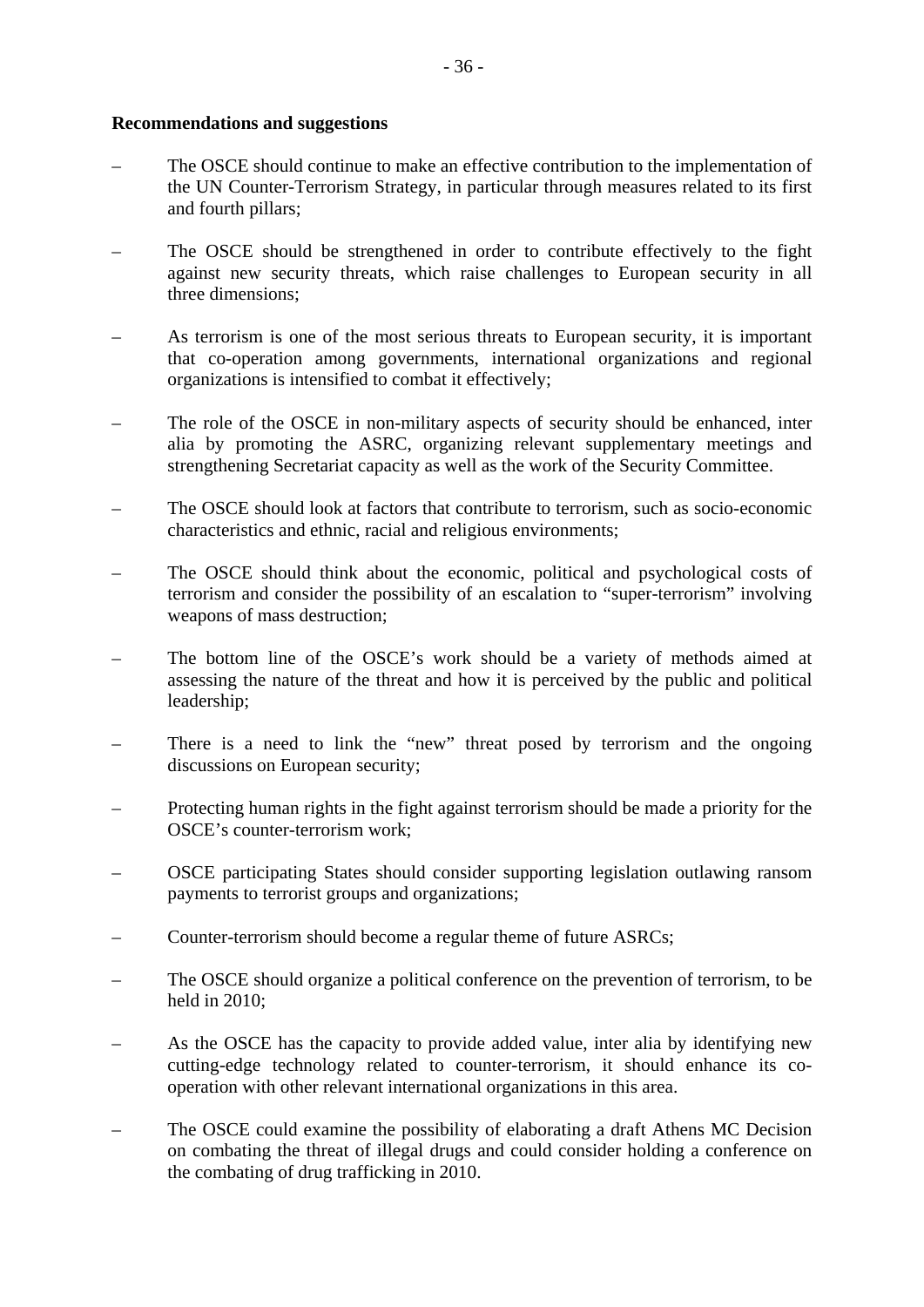# **CLOSING SESSION**

Closing address by: Ambassador Mara Marinaki, Chairperson of the Permanent Council

 Ambassador Marinaki, representing the Chairperson-in-Office in her closing address, said that the Chairmanship was very pleased with the outcome of the Annual Security Review Conference, which had taken place against the background of serious challenges to security and stability coupled with important proposals for a renewed dialogue on European security. The overall theme of the ASRC, co-operative security, had proved to be the right focus for discussions on major security concerns, and the Conference had paved the way for a structured and focused debate at the informal ministerial meeting on Corfu and beyond. Ambassador Marinaki stressed that a debate on European security must be based on the concepts of co-operative and comprehensive security and that it should involve all OSCE participating States.

 Ambassador Marinaki further noted that the work of the 2009 ASRC had benefited greatly from the address of the high-level guest, H.E. Mr. Sergei Lavrov, Minister for Foreign Affairs of the Russian Federation as well as from the thoughtful and thorough presentations by keynote speakers, which had set the tone for discussions in the various working sessions. She subsequently highlighted several aspects of these discussions, *inter alia*:

- There was general agreement that the OSCE should remain the key forum for discussions on the future of European security, on account of its wide geographic span, its comprehensive concept of security, and the fact that all OSCE participating States have equal status;
- There was agreement that the fundamental principles of the OSCE, enshrined in particular in the Helsinki Final Act, the Charter of Paris and the Charter for European Security, and also in the Platform for Co-operative Security, remained the irreplaceable basis of comprehensive and co-operative security and for structured dialogue on that subject. Participating States should build on this basis to acquire a broader view on European security also encompassing ways to address risks and challenges stemming from outside the OSCE area, including those originating in Afghanistan;
- The OSCE capacity in early warning, conflict prevention and conflict resolution must be enhanced on the basis of agreed principles in these areas;
- Arms control, disarmament and confidence-building constitute the key to an integrated security policy in the Euro-Atlantic area. In this regard, it was stressed that existing institutions should not be dismantled and that security agreements and arrangements already in force should not be abandoned;
- The CFE Treaty has a central position in European security and ways to overcome the current crisis should be explored. In this regard, it was noted that intensified negotiations on the "parallel actions package" would be the main way forward;